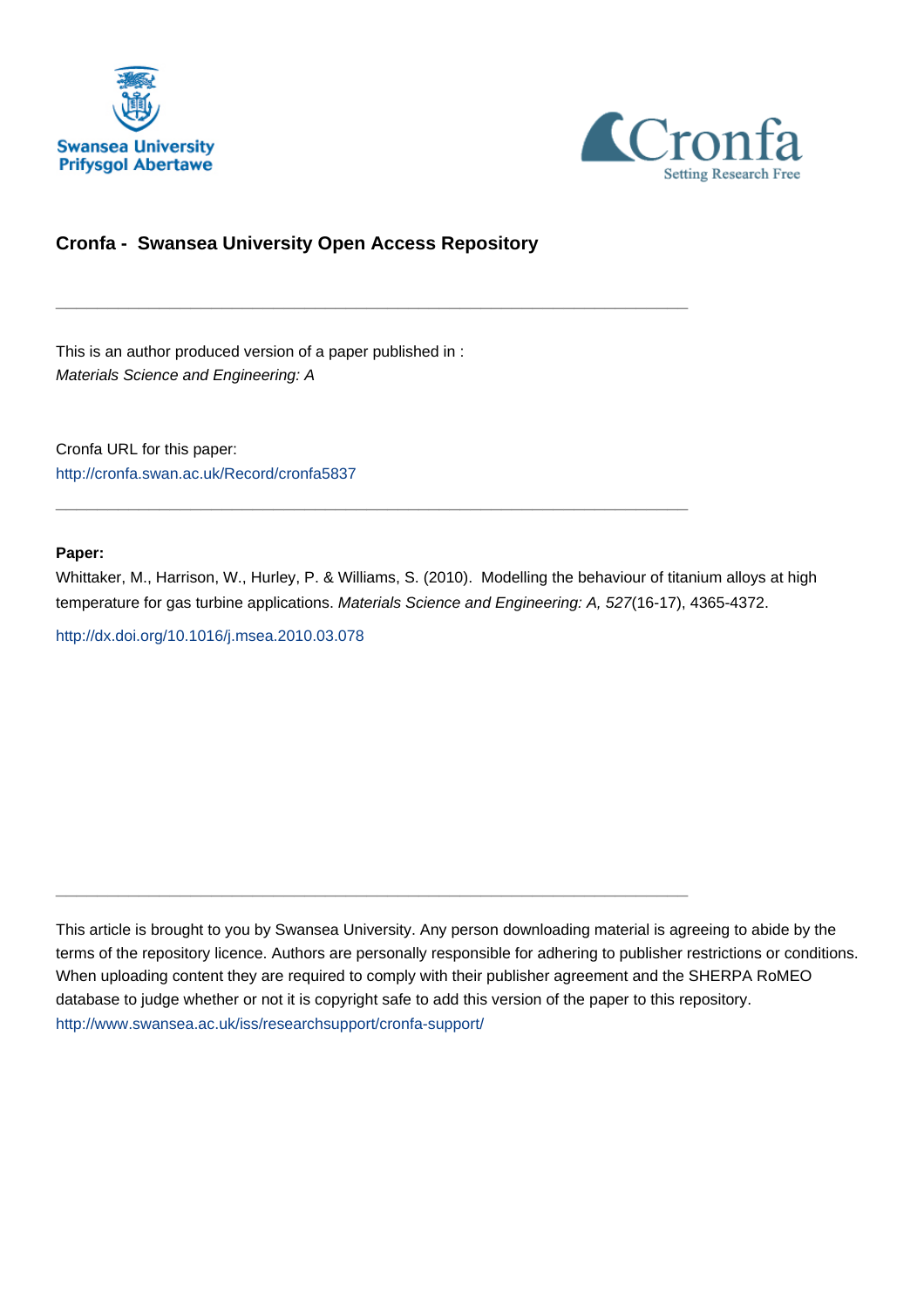# **Modelling the behaviour of titanium alloys at high temperature for gas turbine applications**

MT Whittaker<sup>1</sup>, W Harrison<sup>1</sup>, PJ Hurley<sup>1</sup>, S Williams<sup>2</sup> <sup>1</sup> University of Wales Swansea, Singleton Park, Swansea SA2 8PP <sup>2</sup> Rolls-Royce plc, Elton Road, Derby, DE24 8BJ

Corresponding author: Dr Mark Whittaker, Swansea University, Singleton Park, Swansea, UK. SA2 8PP. Tel: +44 1792 295573 Fax: +44 1792 295693 e-mail: m.t.whittaker@swansea.ac.uk

#### **Abstract**

Increased efficiency within the aero engine can be achieved through higher operating temperatures. In order to meet this requirement designers seek either to implement new alloys or show that existing alloys are capable of operating under more extreme conditions. At higher temperatures fatigue is no longer the sole damage mechanism and contributions from creep and environmental interactions must also be considered.

This paper seeks to address some of these issues within titanium alloys, and in particular how these high temperature interactions may affect stress concentrations which are often the source of potentially catastrophic fatigue cracks. The requirement to consider both the crack initiation and propagation phase under these conditions is addressed and a modelling capability is presented which shows the ability to predict some of these effects at high temperature.

#### **Keywords: Fatigue, titanium, creep, environment**

#### **1. Introduction**

As concerns grow about global warming, much focus has turned in recent years to the aero industry. ACARE (Advisory Council for Aeronautics Research in Europe) environmental goals for 2020 require a significant decrease in the production of greenhouse gases by the industry, with an 80% reduction in NOx required, along with 50% reductions in  $CO<sub>2</sub>$ , fuel use and perceived noise <sup>[1]</sup>. To achieve these goals R&D efforts will need to be pushed faster and further than ever before. Whilst airframe design offers a clear opportunity to improve efficiency, many of these research opportunities relate to the gas turbine engine.

Titanium and nickel alloys are stalwarts of the gas turbine engine due to their contrasting properties. Titanium alloys offer an excellent strength to density ratio and account for approximately 40% of the material in the aeroengine by volume. Nickel superalloys by contrast have a significantly higher density but are capable of operating at temperatures far in excess of titanium alloys. With engine efficiency increasing as a function of temperature the importance of these alloys has become clear. Whilst new nickel alloys are still being readily developed for high temperature applications, particularly in the field of single crystals, work on conventional titanium alloys has focussed on extending the operating conditions of existing alloys. Indeed probably the most popular titanium alloy, Ti6-4 (IMI318), has varied little from its original design in the  $1950s^{[2]}$ .

Clearly to minimise weight it is preferable to utilise titanium alloys in preference to nickel alloys as extensively as possible. At low temperatures designers need only to consider fatigue damage processes. However as temperatures increase, a situation arises where creep and environmental damage mechanisms also begin to play an important role, and limit the use of  $\alpha+\beta$  Ti alloys to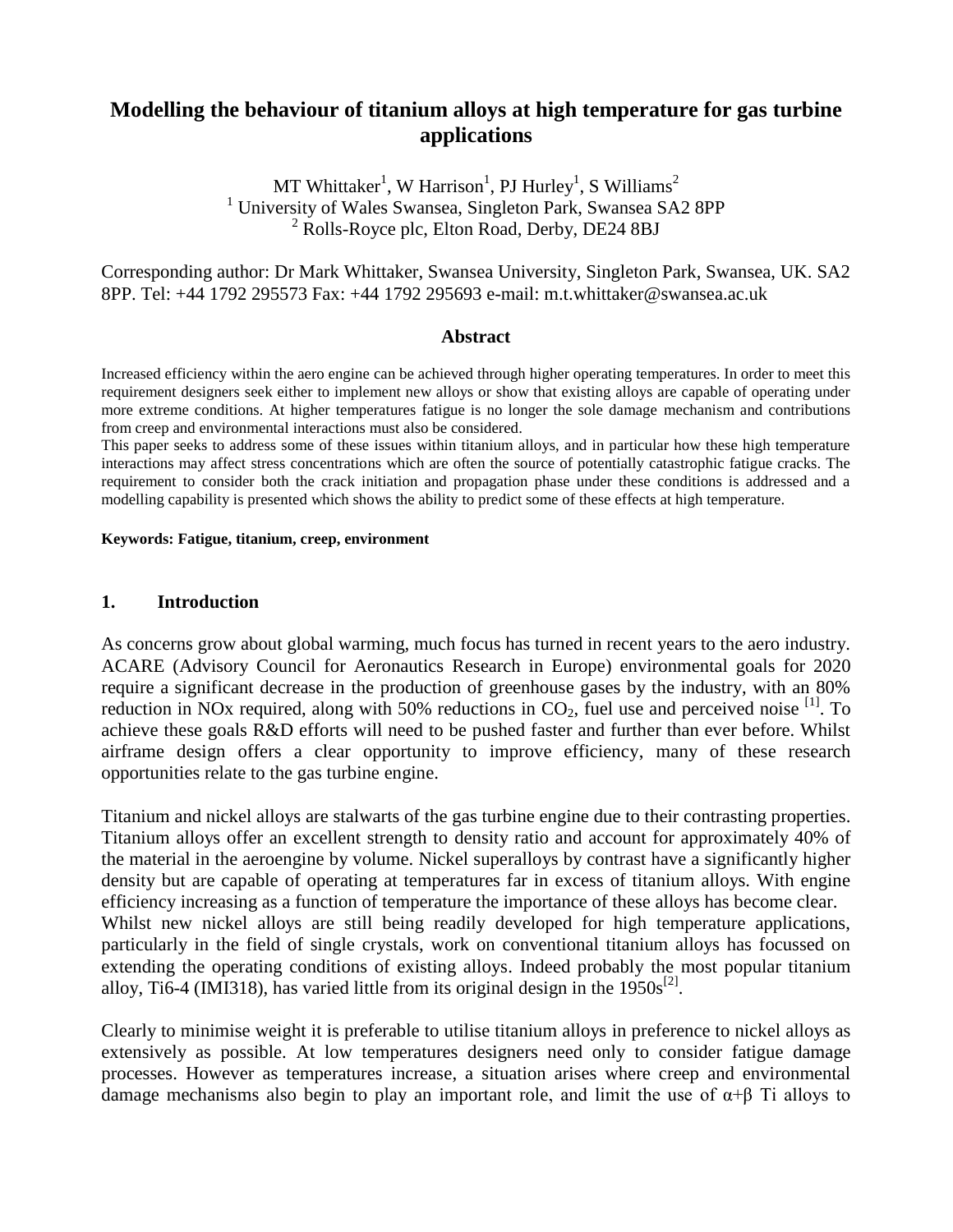approximately 500°C. Simple linear summation for these damage mechanisms is not adequate and a more holistic approach is required. A greater understanding of these interactions has led to a situation where both titanium and nickel alloys have been employed in the aeroengine, operating under such conditions.

Clearly, however, use of materials under these conditions requires a detailed understanding of their behaviour, a situation that can be complicated by the presence of stress concentration factors. In order to combat this, a modelling capability has been derived at the Rolls-Royce University Technology Centre in Swansea that allows for prediction of crack initiation lives and propagation rates under conditions where fatigue, creep and environmental damage mechanisms interact.

### **2. Experimental method**

As stated above, prediction of material behaviour requires a detailed understanding of the stressstrain conditions that occur under fatigue loading of the material. The laboratories at Swansea UTC include two servo hydraulic test machines equipped with precision MTS extensometers. With a 12mm gauge length these extensometers allow for recording of the stress-strain conditions under strain control loading of plain 6mm diameter specimens, according to BS7270<sup>[3]</sup>. An R ratio of -1 was generally employed to produce open hysteresis loops that allowed for accurate modelling, although other R ratios were employed to evaluate mean stress effects that particularly became important at elevated temperatures. Dwell tests with a 2 minute hold at peak strain were employed in order to evaluate the effects of creep.

Crack growth behaviour was measured by standard DC potential drop techniques<sup>[4]</sup> on either square section 7mmx7mm or 10x10mm specimens with machined corner cracks of 0.35mm, or alternatively on Double Edge Notch ( $K_f$ =1.9) specimens, Figure 1, with either a 50 $\mu$ m centre hole or a 0.35mm corner crack. In house data logging allowed for the monitoring of voltage throughout complete waveforms from which crack closure rates could be calculated. Fatigue testing of DEN specimens was also undertaken over a range of temperatures. The strain control, crack propagation and notched load control (DEN) tests undertaken in air are summarised in Table 1, where "trap" refers to a trapezoidal 1-1-1-1 waveform and "dwell" refers to a 1-120-1-1 waveform.

A custom built vacuum chamber was also employed for simple fatigue or fatigue crack growth tests. High vacuum conditions of approximately  $10^{-6}$  Torr meant that environmental effects could be isolated through comparisons with standard air data. The crack propagation and notched load control (DEN) tests undertaken under vacuum conditions are summarised in Table 2.

### **3. Materials**

Throughout the experimental programmes testing has focussed on the titanium alloy Ti6246, with specimens removed from a standard disc forging, the heat treatment and processing conditions of which are considered proprietary. Ti6246 is widely used in the aerospace industry due to its excellent strength to density ratio and good high temperature properties. An example of the microstructure of Ti6246 is shown in Figure 2. It shows a fine Widmanstätten microstructure and relatively random texture that would be considered typical of a material processed above the beta transus temperature.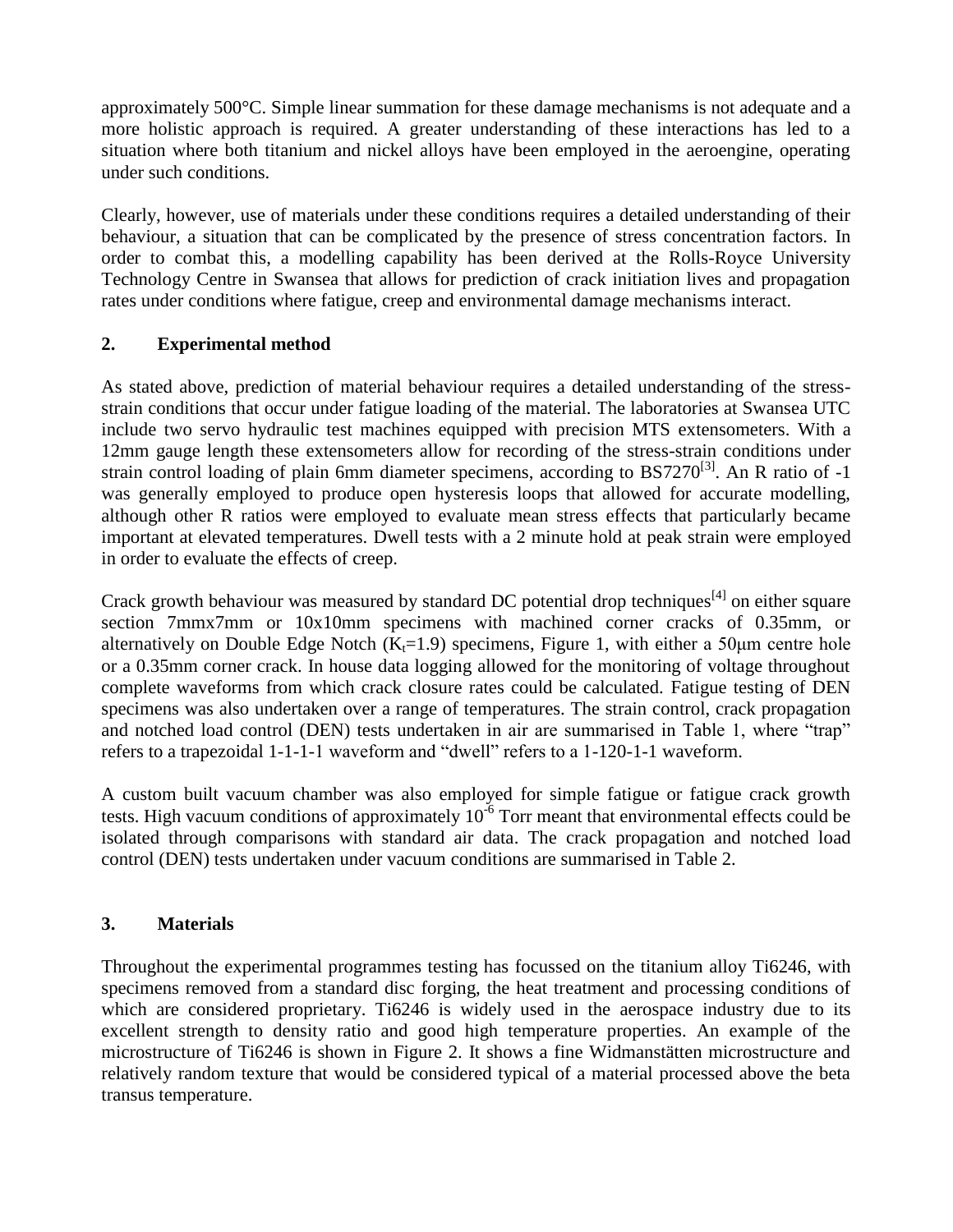### **4. Background**

A previous research programme focussed on crack propagation rates in Ti6246 under conditions where fatigue, creep and environmental interactions become important<sup>[5]</sup>. Clear evidence is shown of how these damage mechanisms can interact in a way that leads to severe degradations in the life experienced in fatigue crack propagation. Figure 3 shows how these mechanisms can be isolated through strategic use of vacuum and dwell testing. These effects are demonstrated in Ti6246, at 550°C. The 'pure fatigue' response is shown by the 1Hz sinewave testing under high vacuum conditions. The introduction of a trapezoidal waveform with 1 sec and 120 sec hold times at peak stress respectively indicate that there is a significant amount of creep damage occurring ahead of the crack tip. Significant environmental damage is seen at this temperature in Ti6246, and this is reflected in a further increase in the crack propagation rate.

#### **5. Results and Discussion**

#### **5.1** *Stress concentrations*

The current programme aimed to build on the experience of the previous work and extend its applications, particularly in the area of notched specimens. Notched specimens act as a laboratory representation of stress discontinuities which may occur in engineering applications. These discontinuities act as stress raisers which may lead to material in the locality exceeding the yield stress. Under cyclic loading this plasticity has the potential to initiate localized fatigue cracks, which in turn may cause catastrophic failure of critical components. In contrast to the previous work, the research detailed in this paper seeks to build towards a total life prediction methodology for notched specimen behaviour. In order to achieve this both the fatigue crack initiation and propagation phases must be considered for specimens tested under these arduous conditions.

### *5.1.1 Crack initiation*

Previous work<sup>[6]</sup> has shown that material at the notch root tends to behave in an essentially strain control manner, due to restrictions imposed by the notch geometry, despite the specimen being cycled under load control conditions. It has also been shown that due to this loading state, strain control data can be used to predict the initiation lives of notched specimens through analytical approaches such as the Coffin-Manson method, or the Walker strain method $^{[7]}$ . It should be noted that test specimen data included in Figure 4 is the total notched fatigue life, whereas the predictions are intended only to indicate a life to crack initiation. In strain control specimens when a crack forms it will propagate quickly to failure through fatigue damaged material. Conversely in a notched specimen, the crack travels through material experiencing stresses considerably lower than the notch root. Consequently a significant propagation phase should be considered for the notched specimen. Figure 5 shows evidence of this through DCPD monitoring of a DEN specimen. Previous tests had been interrupted when a voltage change was detected and the detection threshold indicated on the graph illustrates the smallest voltage change achieved. A crack of 2.2mm was recorded for this specimen. Despite this high threshold brought about by the coarse nature of attaching DCPD wires across the notch, Figure 6, it is evident from the graph that the crack initiates at 40-50% of the total life<sup>[8]</sup>.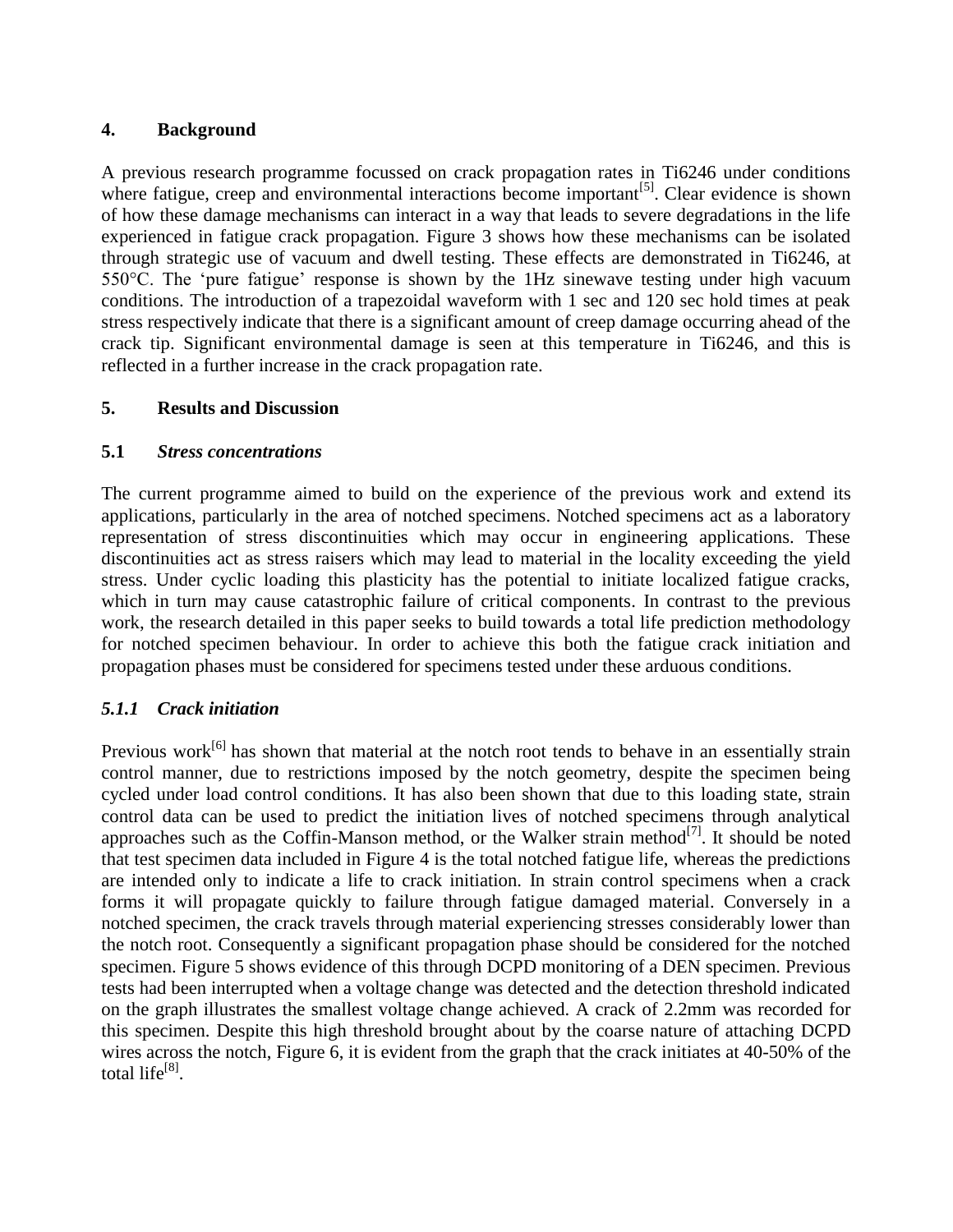By applying Neuber's rule that the product of stress and strain is constant at the notch root, the Coffin-Manson equation can be utilized to make excellent predictions about the behaviour of Double-edged notch specimens ( $K_t = 1.9$ ) under fully reversed loading conditions. However when mean stresses are introduced in the form of  $R=0$  testing it is clear that the method overpredicts the lives of the specimens, Figure 4 (a). This is due to the fact that the Coffin-Manson equation that has been derived is based on R=-1 data and does not account for mean stresses. Although in an R=0 test redistribution of stress and strain at the notch root leads to a compressive minimum stress, the mean stress is still positive and leads to a reduction in life. It is interesting to note that for a sharper notch, such as a V-cylindrical (VCN,  $K_t=2.8$ ) notch, the higher applied stresses at the notch root tend to lead to a closer approximation of fully reversed loading, and the predictions are more accurate. Figure 4 (a) shows that a modified version of the Coffin-Manson equation is able to more accurately predict the R=0 data, since a mean stress dependence is now considered. However, as temperatures are increased to regimes where additional failure mechanisms become important  $(450^{\circ}C)$ , it can be seen, Figure 4 (b), that the modified Coffin-Manson technique begins to significantly underpredict the material behaviour. As such it was decided that the best prediction method for implementation into a fatigue model would be the Walker method.

#### *5.1.2 Modelling damage mechanisms*

With the fatigue, creep and environment damage mechanisms isolated in the experimental test programme, further work has concentrated on the generation of a predictive model. To accurately determine the stress-strain characteristics of the material R=-1 strain control testing was employed for the generation of open hysteresis loops. These loops formed the basis of predictive sub-routines developed in ABAQUS<sup>[9]</sup>. Work was initially based in air conditions so that interactions between fatigue and environment and fatigue/creep/environment could be modelled.

The model was based on the fact that under strain control conditions, localized stress redistribution allows the bulk stress in the specimen to stabilize to essentially constant peak and minimum stress conditions. From the experimental data on plain specimens the required cyclic stress-strain behaviour of the material was defined. The model used the  $Mroz<sup>[10]</sup>$  multilayer kinematic hardening approach through application of a user subroutine within ABAQUS. A series of finite element (FE) simulations of the strain control specimens were run using the subroutine to demonstrate how the initial loading ramp and the stabilised hysteresis loops may be modelled with sufficient accuracy at ambient and elevated temperatures. Figure 7 shows an example of these simulations and the ability of the method to account for the Bauschinger effect evident in this material. It should be noted, however, that the current fatigue model does not allow for time dependent effects due to creep at the higher temperatures. Whilst creep would not be expected to greatly affect the shape of the loops it would have a large effect in the presence of mean stresses. Modelling of the Double Edged Notch  $(K_t = 1.9)$  specimen was achieved through the construction of a three dimensional 1/8 symmetrical FE model using 20-noded isoparametric rectangular elements (C3D20) with 18833 nodes and 4032 elements. The element size was reduced closer to the notch root so that the mechanical response could be more accurately described in this region. Fatigue calculations were based on the stabilised stress-strain conditions at the node adjacent to the centre of the notch root.

Analytical prediction techniques showed that the Coffin-Manson equation was unable to make accurate predictions for the DEN specimen when mean stresses were involved. Instead the Walker strain technique was utilized to predict the behaviour at the notch root, with accurate descriptions of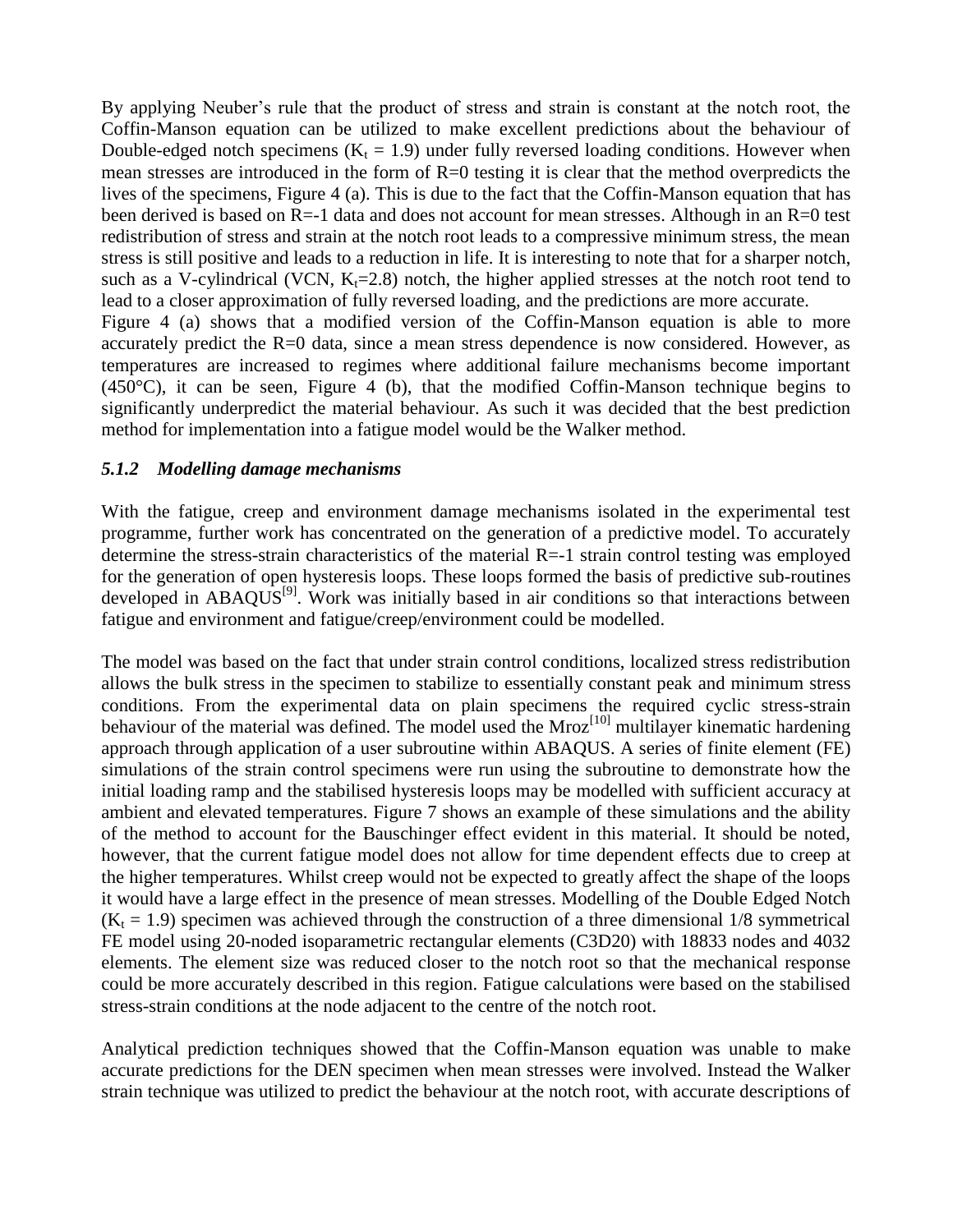the stress and strain state produced by the FEA provided by ABAQUS. Figure 8(a) shows the predictions made using Walker and other previously documented techniques<sup>[11]</sup> for notched life prediction at 20°C. The good correlation between the differing techniques gave the confidence to extend the predictions to higher temperatures, Figure 8(b). However, it becomes clear that a method based solely on fatigue was unable to make accurate predictions, most likely due to miscalculation of the von Mises stress when creep has a significant effect on the material at the notch root.

### **5.1.3** *Crack propagation modelling*

A simple damage accumulation model has been constructed for predicting fatigue crack propagation in Ti 6246. The model takes a different approach to many previous studies in that rather than assuming that the process zone comprises only a fraction of the cyclic plastic zone, as is generally the case in most damage accumulation models, the process zone was assumed to be equivalent to the cyclic plastic zone. This assumption is based on the fact that damage accumulation within the cyclic plastic zone is consistent with the processes leading to crack initiation in smooth specimens, which results from the accumulation of plastic strain within the gauge cross section. This is a similar concept to that used in the calculation of fatigue lives of notched specimens, described earlier. It should be noted that the methodology does not necessarily imply that physical crack growth occurs via increments equal to the size of the cyclic plastic zone, only that the "life" of the cyclic plastic zone ahead of a crack is equivalent to that of a smooth specimen tested under identical stress–strain conditions. Calculations of damage in the process zone are based on the stress–strain conditions prevailing at the crack tip at each stage of incremental growth, which are, in turn, determined using nonlinear finite element analysis. No previous information on the fatigue crack growth rate characteristics is required. Further details of this model can be found in a previous publication $^{[12]}$ .

Figure 9 indicates the accuracy with which the model is able to predict fatigue crack growth rates at room temperature in Ti6246, although it should be noted that at this temperature creep and environmental damage mechanisms are expected to have a negligible influence.

### *5.2 Observations of additional failure mechanisms*

Clearly in attempting to build a total life prediction methodology at high temperatures it is necessary to describe the effects of creep and environmental damage in both initiation and propagation phases.

### *5.2.1 Crack initiation phase*

Strain control testing was undertaken on Ti6246 samples at temperatures ranging from 20°C to 550°C. Figure 10 illustrates the influence of creep effects at the higher temperatures when a 2 minute dwell period is introduced at peak strain. Minimal relaxation is seen at 450°C but when the temperature is increased to  $500^{\circ}$ C and then to  $550^{\circ}$ C significant effects are seen. It has been shown however that any damage incurred by creep in these strain control tests appears to be offset by the associated stress relaxation in the fatigue process, resulting in a similar life to cyclic (1 sec at peak strain) tests. However, it should be noted that the case of strain control samples, where the crack propagation phase is extremely limited, may differ significantly from a notched sample, where, as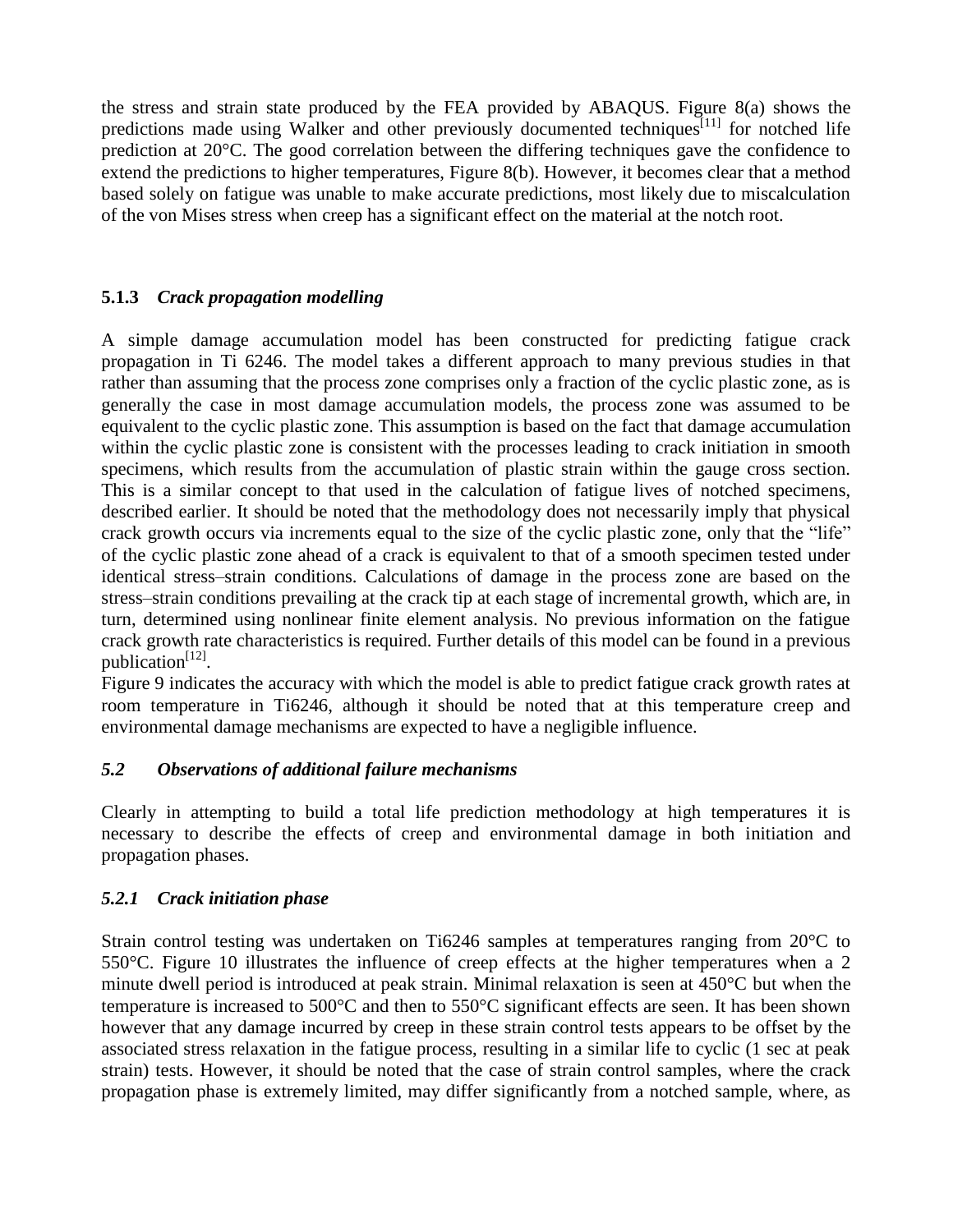described earlier, a significant propagation phase occurs. As such, consideration of creep damage ahead of the fatigue crack, shown in Figure 11, can have a more significant effect on notched specimen behaviour.

Clear evidence of the effects of creep in the notched specimens can be seen in Figure 12. The combination of fatigue and creep however does not necessarily act in a simple manner. The curves illustrate the fatigue response of the DEN specimen at 450, 500 and 550°C. The fatigue response at 550°C is clearly the poorest, but it is interesting to note that there is an improvement in life at 500 °C when compared to the 450 °C data. Figure 7 illustrated that at 500 °C creep has begun to have a major influence. The stress relaxation associated with creep results in a situation where the peak elastic stresses at 500°C are lower than at 450°C. Consequently an increase in fatigue life occurs. At 550°C the increased creep rate is now more damaging and a reduction in fatigue life is evident.

Previous data<sup>[5]</sup> has shown the influence of environment on Ti6246 and how a clear transition is seen between lives below  $10^4$  cycles and those above. The transition is attributed to the cracking of an oxide layer that forms on the surface of the specimens<sup>[13]</sup>. Vacuum data in the previous work has indicated the inherent fatigue response of the material when this oxide layer is unable to form. It is interesting to compare this with the current work. Exactly the same trend is seen in the material with a marked transition at approximately  $10<sup>4</sup>$  cycles in the high temperature notched specimen data, Figure 13. At 20°C however environmental interactions are minimal and the material behaves in the same manner as the previously reported vacuum data<sup>[13]</sup>. It is interesting to note that the environmental effects seemed to be apparent at temperatures as low as 80°C in the previous data.

Further evidence of these environmental effects can be seen in Figure 14. At 20°C the fracture surface of the specimen is relatively featureless, with striations marking the fatigue process. As the temperature increases however, sub-surface cracking becomes more evident. This cracking appears to be related to the increased environmental influence brought about by the higher temperatures and seemingly occurs at the interface of the  $\alpha$  and  $\beta$  microstructures.

It is also useful to consider the interaction of all three damage mechanisms, Figure 15. At 550°C it may have been expected that creep damage would be the dominant mechanism. However, it can be seen that at this temperature environmental damage is actually far more significant than creep. It is also useful to acknowledge that whilst the combination of these damage mechanisms may show some cumulative effect.

Whilst it is clear from Figure 15 that environmental effects exert a greater influence on the fatigue life at these temperatures than creep, it has been shown that the response in notched specimens differs significantly from strain control plain specimens, with dwell now having a significant effect on life. This would seem to indicate that creep influences on life are mainly exerted during the propagation stage. Evidence of this interaction can be seen in Figure 11, which shows creep damage occurring ahead of the tip of the fatigue crack.

# *5.2.2 Modelling creep damage*

In order to extend the modelling capabilities to these regimes where fatigue, creep and environmental damage mechanisms interact, it was decided that within the scope of this work to combine a fatigue damage model based on air data with a suitable creep model. To achieve this a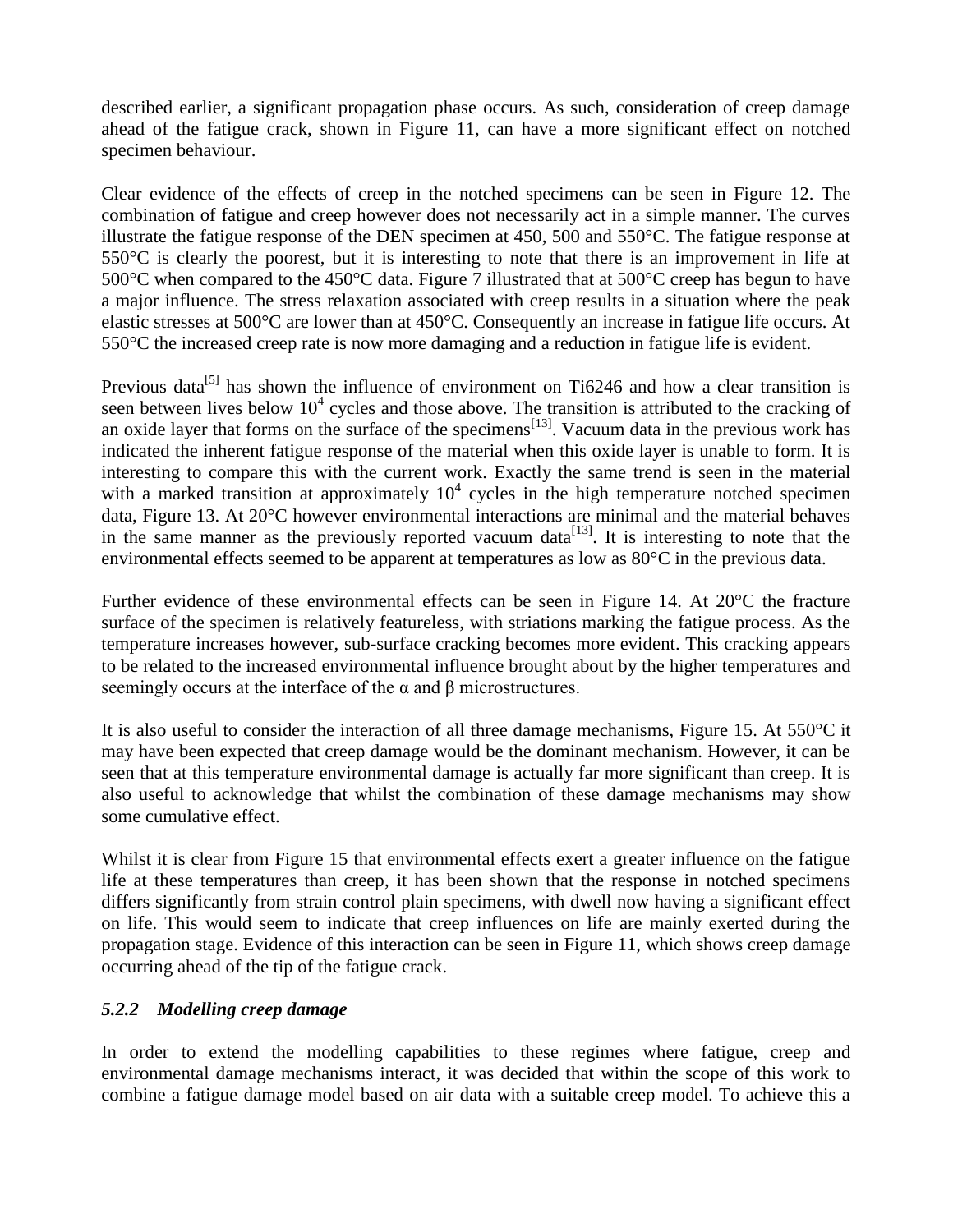creep model was constructed, based on the theta projection method  $[14]$ . A constitutive relationship based on the theta projection method was already available, with creep behaviour evolving with the accumulation of state variables based on dislocation hardening, dislocation recovery and internal material damage. An Abaqus-based user subroutine for this relationship was compiled which included creep rupture based on a Kachanov type failure process. Further details of this method can be found in an alternative publication $[15]$ .

Validation testing of the creep model for Ti6246, shown in Figure 16, indicate that, within the bounds of test-to-test variation, extremely accurate representations of the creep curve shape are made.

#### *5.3 Modelling Fatigue/Creep interactions*

Clearly, the measured fatigue performance at temperature highlights a combined fatigue-creep interaction. The model addresses this combined damage accumulation through a linear summation of the form:

$$
\left(\frac{da}{dN}\right) = \left(\frac{da}{dN}\right)_f + \int \left(\frac{da}{dN}\right)dt
$$

in which the first term on the right hand side represents crack growth due to pure fatigue while the second term provides the additional time dependent contribution due to creep damage<sup>[16]</sup>. To predict fatigue crack growth rates at high temperatures, the fatigue and creep damage models described above were integrated to form a loosely coupled model with the effects of creep and fatigue calculated separately and then combined at each time increment. The problem with combining the creep model with a fatigue model of this type is that the state variables required to store the creep data are not transferable to subsequent analysis once the crack is incremented to a new length,  $(a +$  $\Delta a_i$ ) since the nodal coordinates in the component differ between the two meshes. Therefore, an interpolative routine was developed to extrapolate creep damage in the specimen onto the continuously changing fatigue crack mesh method $^{[17]}$ .

Figure 17 shows predicted fatigue crack propagation curves for two different modelling scenarios at 500°C in Ti 6246 at R=0.1 together with experimentally measured crack growth rates. In the first case, creep strain accumulation and damage were ignored so that crack propagation rates were predicted in the similar way to ambient temperature. It is evident that the model does not provide an adequate prediction of fatigue crack growth rates when creep effects are ignored. However, when both creep and fatigue damage are considered the predicted fatigue crack growth rate is considerably higher and it can be seen that the predicted behaviour overlays the experimental data extremely accurately. In this case, crack growth rate calculations were based on the total accumulated strain after creep (during the aggregate hold period at maximum load for the crack increment) and creep damage calculated using the model described above. The accuracy of the prediction is highlighted by comparison with the measured cyclic and dwell growth rates. Clearly the integration of the two damage mechanisms has considerably improved on capability for predicting fatigue crack growth behaviour at high temperatures. Ongoing application to other titanium alloys such as Ti6-4 also shows promise for the technique.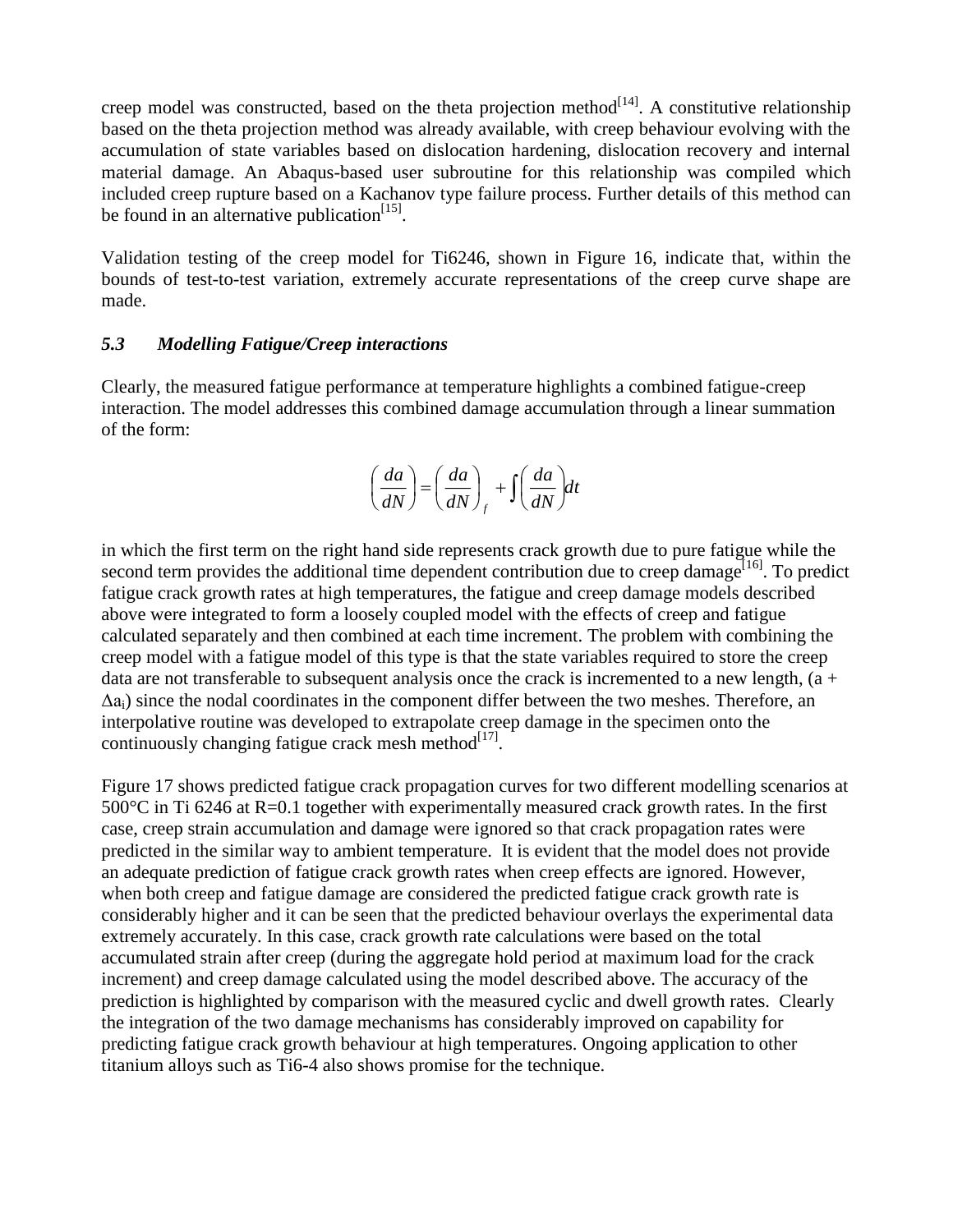### **6. Conclusions**

Clear evidence has been presented of the interactions of fatigue, creep and environmental damage mechanisms in titanium alloys. In Ti6246 this results in two separate regions in the fatigue curve for specimens tested in air, due to the formation of a protective oxide layer. This division does not occur in either room temperature data or specimens tested under high vacuum conditions, providing evidence of an environmental interaction that becomes important for temperatures as low as 80°C. This interaction results in subsurface cracking of the test specimens at  $\alpha+\beta$  interfaces, and an increase in crack propagation rate as a consequence.

In plain specimens creep is shown to have a minimal effect on life, although its effects can be seen in the form of creep voids forming ahead of the fatigue crack tip. In notched specimens, which showed a significant crack propagation phase, the addition of a 2 minute dwell period to promote creep resulted in a decrease in fatigue life, indicating that it is during the propagation phase where this creep interaction is most significant. It is shown, however, through vacuum testing that environmental effects are more damaging than creep at temperatures up to 550°C.

Finally, a modelling capability is presented, which is based on a loose coupling between a fatigue model and creep model. The fatigue model is based on the Walker strain parameter, Mroz method for establishing hysteresis loops and a damage parameter calculated using Walker strain for notch geometries and fatigue crack propagation. The creep model is based on the theta projection method which has previously been shown to accurately describe creep rates in Ti6246.

The model shows good results in many areas. Accurate predictions are made for notched initiation lives at low temperatures, although it is clear that further development including creep effects at higher temperatures are necessary to more accurately describe the stress state at the notch root, allowing for more accurate predictions. In terms of crack propagation however, coupling of fatigue and creep models has shown the ability to make accurate predictions about the propagation rate at temperatures where creep and environmental effects are having a significant influence.

### **7. Acknowledgements**

The authors would like to acknowledge the financial assistance and technical advice of Rolls-Royce plc throughout the course of this work, along with EPSRC for funding the programme.

# **8. References**

[1] ACARE Website, http://www.acare4europe.org, 2007.

[2] MR Bache, WJ Evans "Impact of texture on mechanical properties in an advanced titanium alloy", Materials Science & Engineering A319-321 (2001), pp 409-414.

[3] BS7270, "British standard method for constant amplitude strain controlled fatigue testing", British Standards Institution, 1990.

[4] M.A. Hicks, A.C. Pickard, "A comparison of theoretical and experimental methods of calibrating the electrical potential drop technique for crack length determination", International Journal of Fracture 20 (1982), pp 91-101.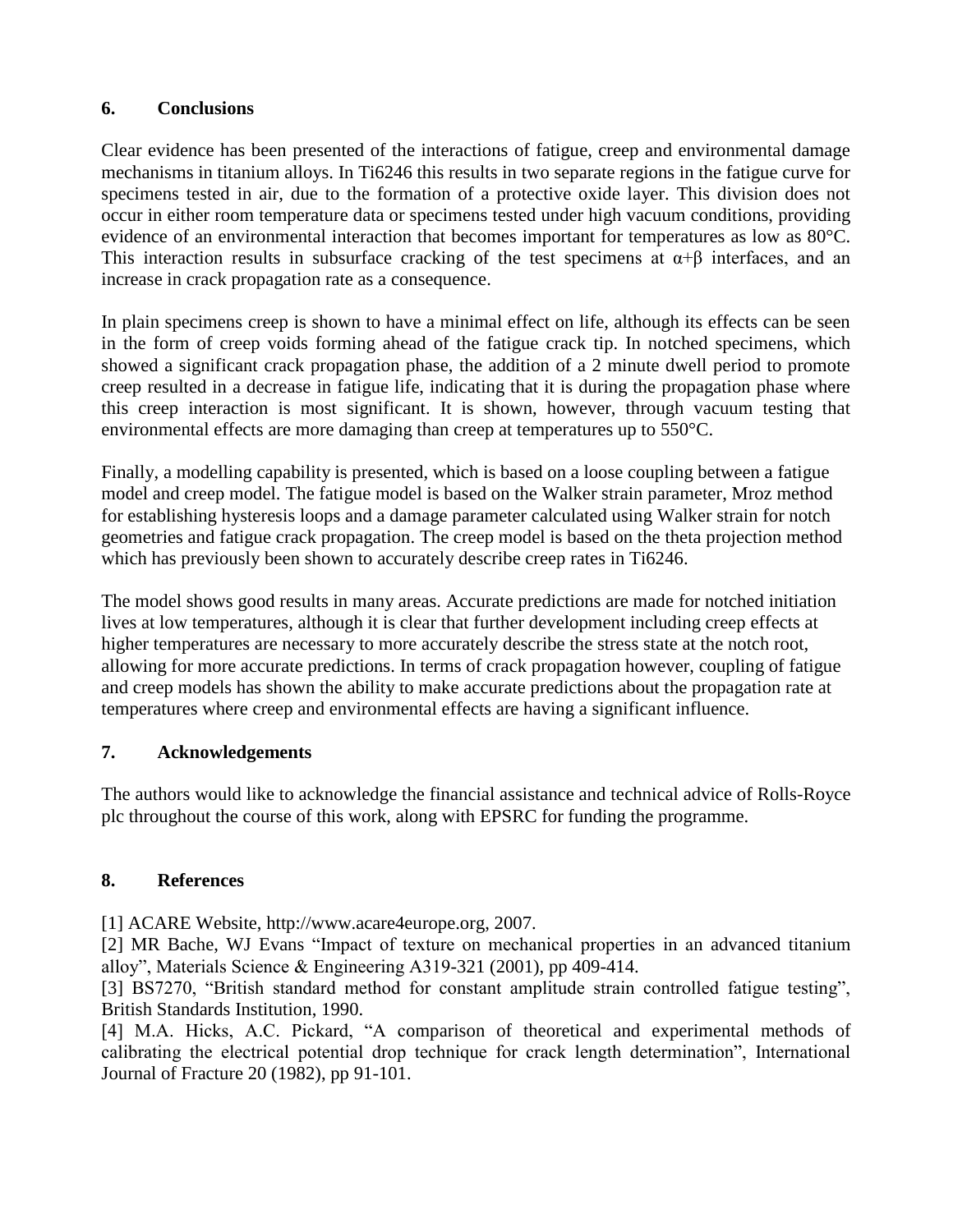[5] W.J. Evans, J.P. Jones, S. Williams, "The interactions between fatigue, creep and environmental damage in Ti 6246 and Udimet 720 Li", Int. Journal of Fatigue 27 (2005), pp 1473-1484.

[6] W.J. Evans, "Microstructure and the development of fatigue cracks at notches" Material Science & Engineering A263 (1999), pp 160-175.

[7] M.T. Whittaker, P.J. Hurley, W.J. Evans, D. Flynn, "Prediction of notched behaviour at ambient and high temperatures in Ti6246", Int. Journal of Fatigue, Vol. 29, Iss. 9-11, (2007), pp 1716-1725. [8] M.A. Bryant, "Fatigue/creep/environment interactions for notched specimens in Ti6246", PhD

Thesis, Swansea University, (2007).

[9] Abaqus Finite Element Software Suite (V6.5), Hibbitt, Karlsson and Sorensen, Pawtucket, RI, USA.

[10] Z. Mroz, "An attempt to describe the behavior of metals under cyclic loads using a more general work hardening model" Acta Mech. 7, (1969), pp 199-212.

[11] PJ Hurley, MT Whittaker, SJ Williams, WJ Evans, "Prediction of fatigue initiation lives in notched Ti 6246 specimens", International Journal of Fatigue, Volume 30, Issue 4, April 2008, pp 623-634

[12] P.J. Hurley, W.J. Evans, "A new method for predicting fatigue crack propagation rates", Mat. Sci. & Eng. A, Vol 466 Iss. 1-2, (2007), pp 265-273.

[13] S Mailly "Effets de la temperature et d'l'environment sur la resistance a la fatigue d'alliages de titane" PhD thesis, L'Universite de Poitiers, (1999).

[14] R.W. Evans, I. Beden and B. Wilshire "Creep life prediction for 0.5Cr-0.5 Mo-0.25 V ferretic steel" Proc. 2nd Int. Conf. On Creep and Fracture of Engineering Materials and Structures, Eds. B. Wilshire and D. R. J. Owen, Pineridge Press, Swansea, 1984, Vol 2, pp 1277-1290.

[15] W. Harrison, W.J. Evans, "Application of the Theta projection method to creep modelling using Abaqus", 2007 UK ABAQUS users regional meeting.

[16] W. Harrison, Creep Modelling of Ti6246 and Waspaloy using ABAQUS, PhD Thesis, University of Wales, Swansea, (2006).

[17] P.J. Hurley, M.T. Whittaker, P. Webster, W.J. Evans, "A new method for predicting creep/fatigue crack growth rates in Ti6246", Int. Journal of Fatigue, Vol. 29, Iss. 9-11, (2007), pp 1702-1710.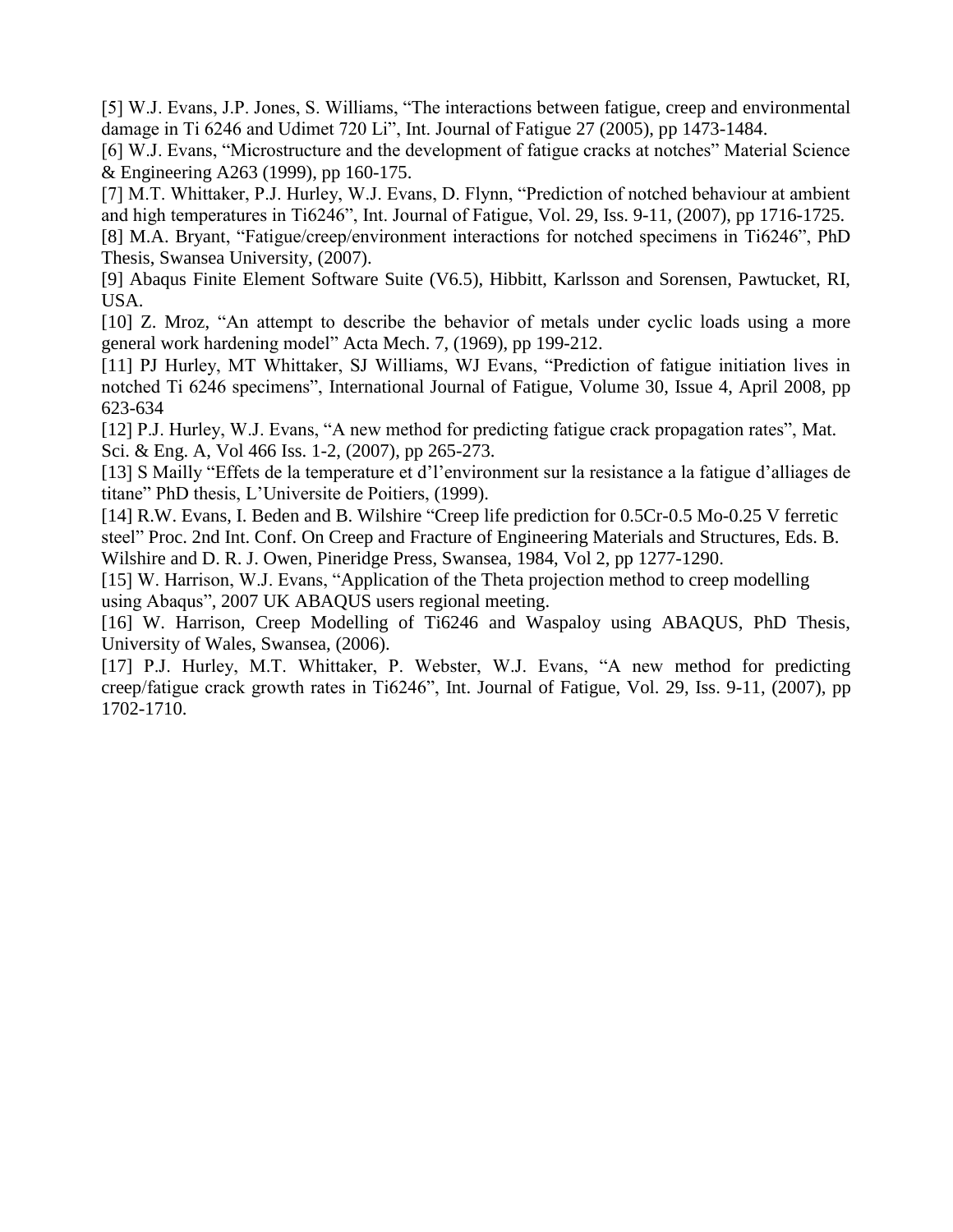

Figure 1: Double edged notch (DEN) specimen used for fatigue and crack propagation testing. Diagram is not to scale.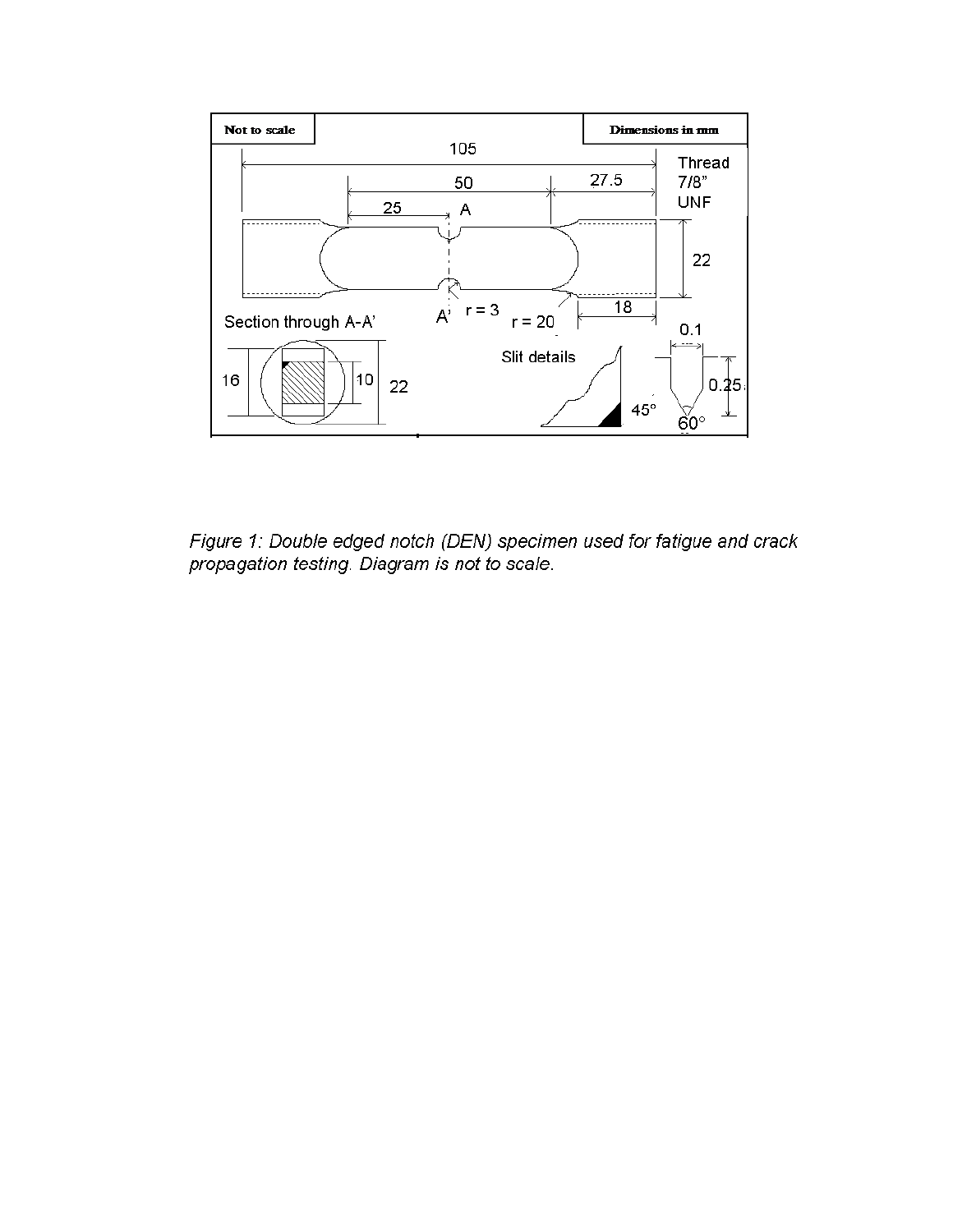

Figure 2: Micrographs showing the microstructure of Ti6246.<br>Discontinuous needles of alpha phase material can be observed on<br>both large and small scales.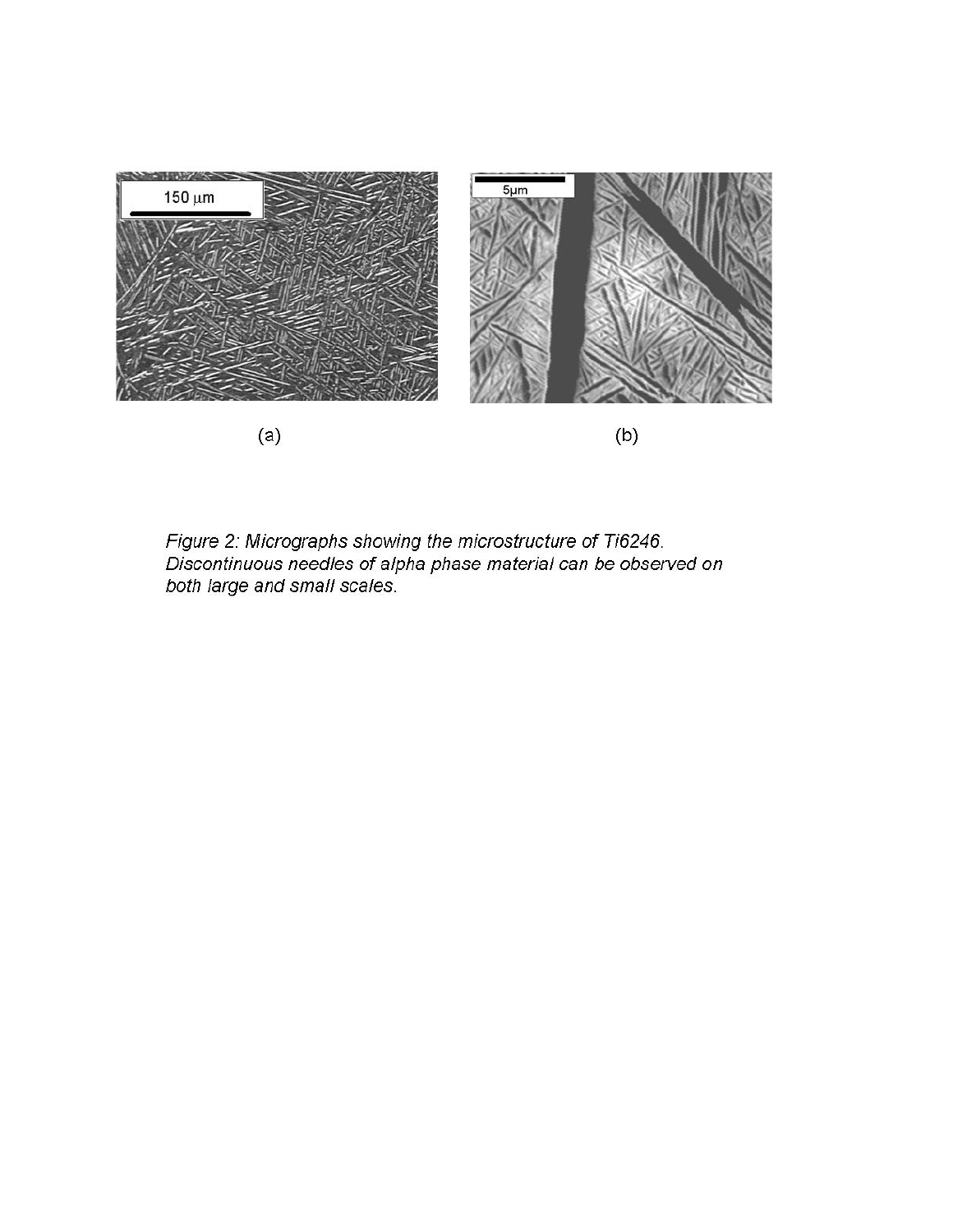

Figure 3: Fatigue, creep and environmental interactions in Ti6246 at 500°C, R=0.1. The vacuum 1Hz sin test indicates a crack propagation rate for 'pure fatigue'. The addition of dwell periods introduces creep damage, whereas testing in air introduces environmental damage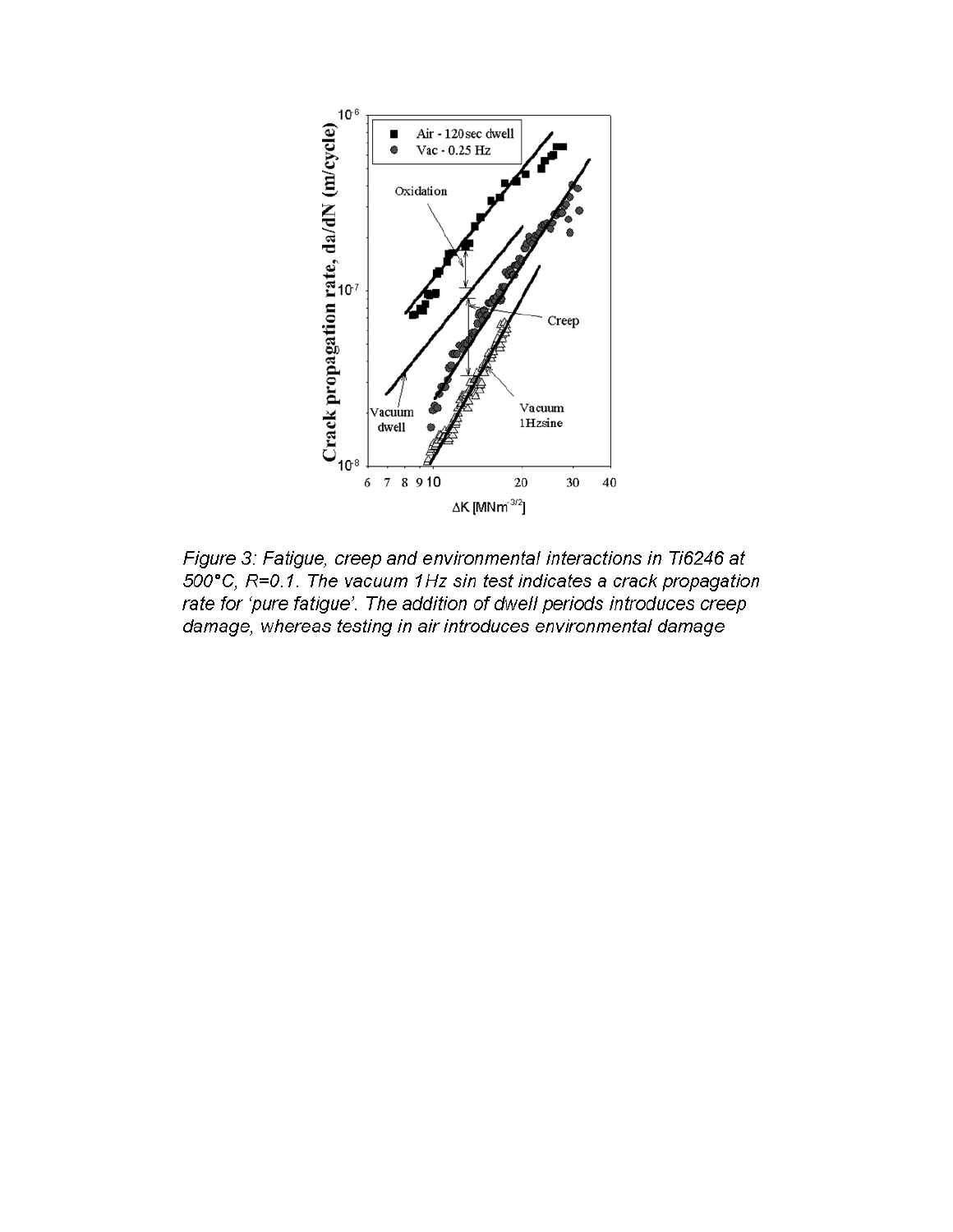

Figure 4: Methods of predicting notch initiation lives at (a) 20°C and (b) 450°C including Walker, Coffin-Manson and a modified Coffin-Manson approach which seeks to account for mean stress effects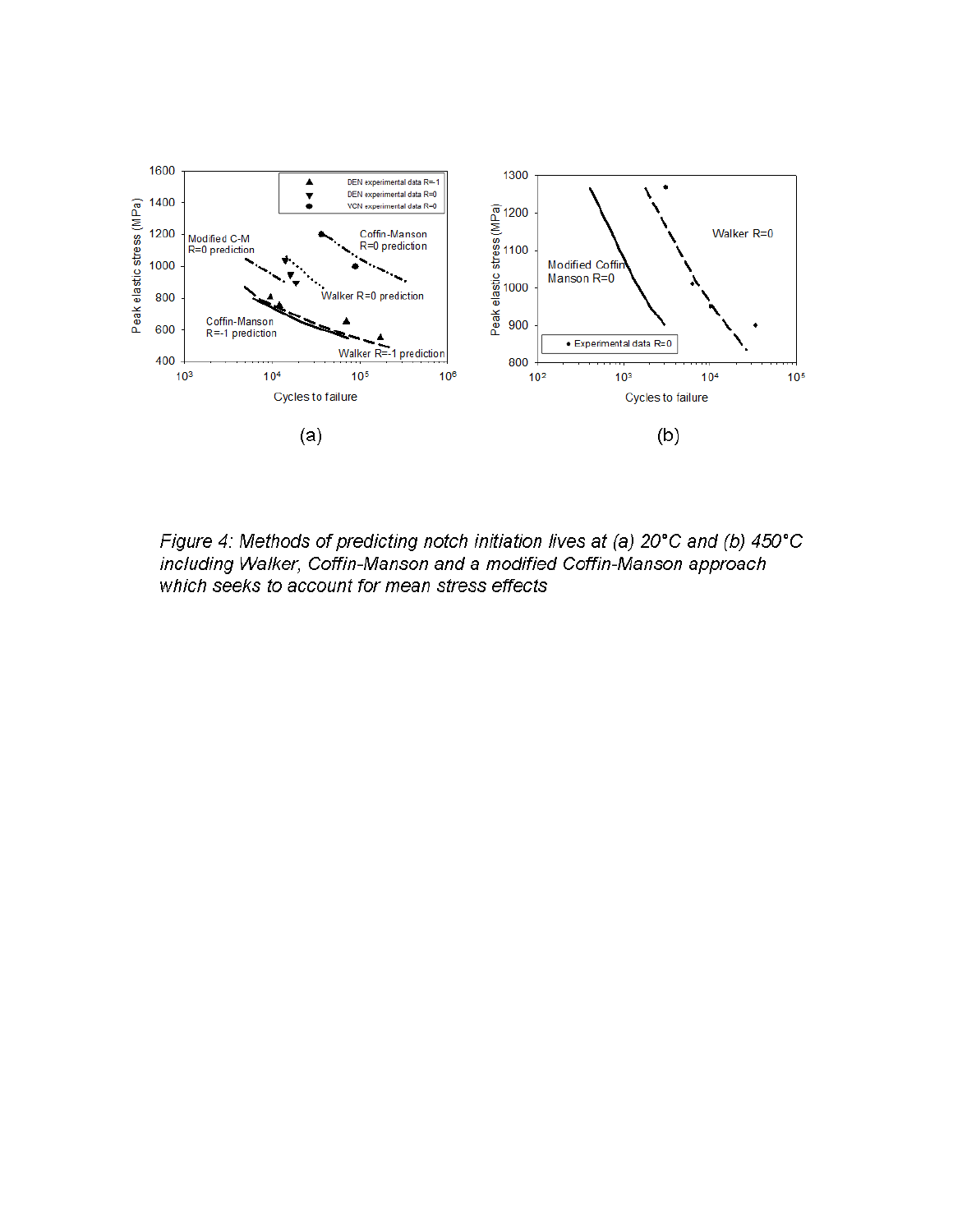

Figure 5: Detecting initiation in Double Edge Notch specimens. Using PD monitoring a crack of approximately 2mm can be detected, although the voltage trace indicates that crack initiation occurs at roughly 40-50% of the total life in this specimen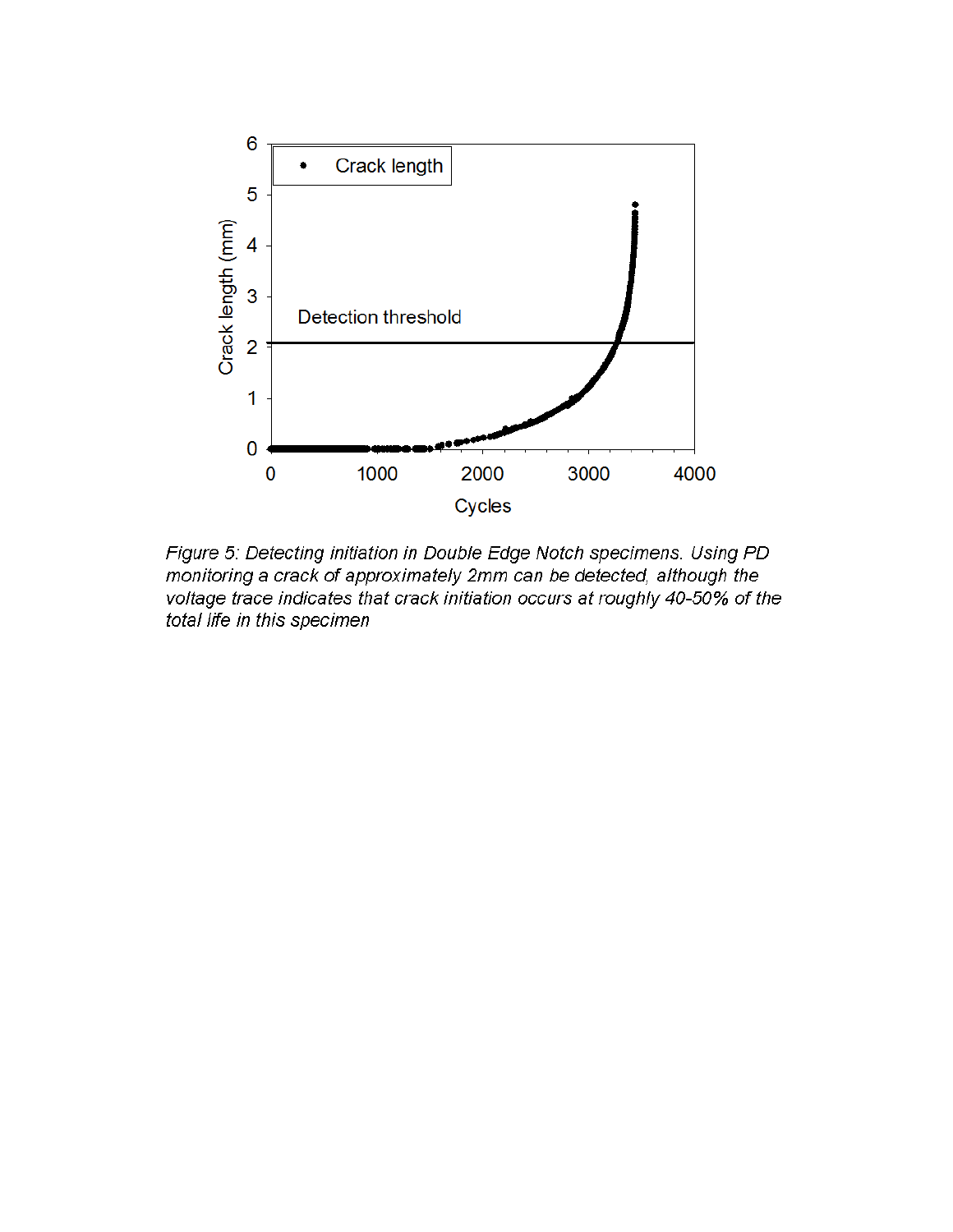

Figure 6: Attachment of platinum PD wires to allow for crack initiation monitoring.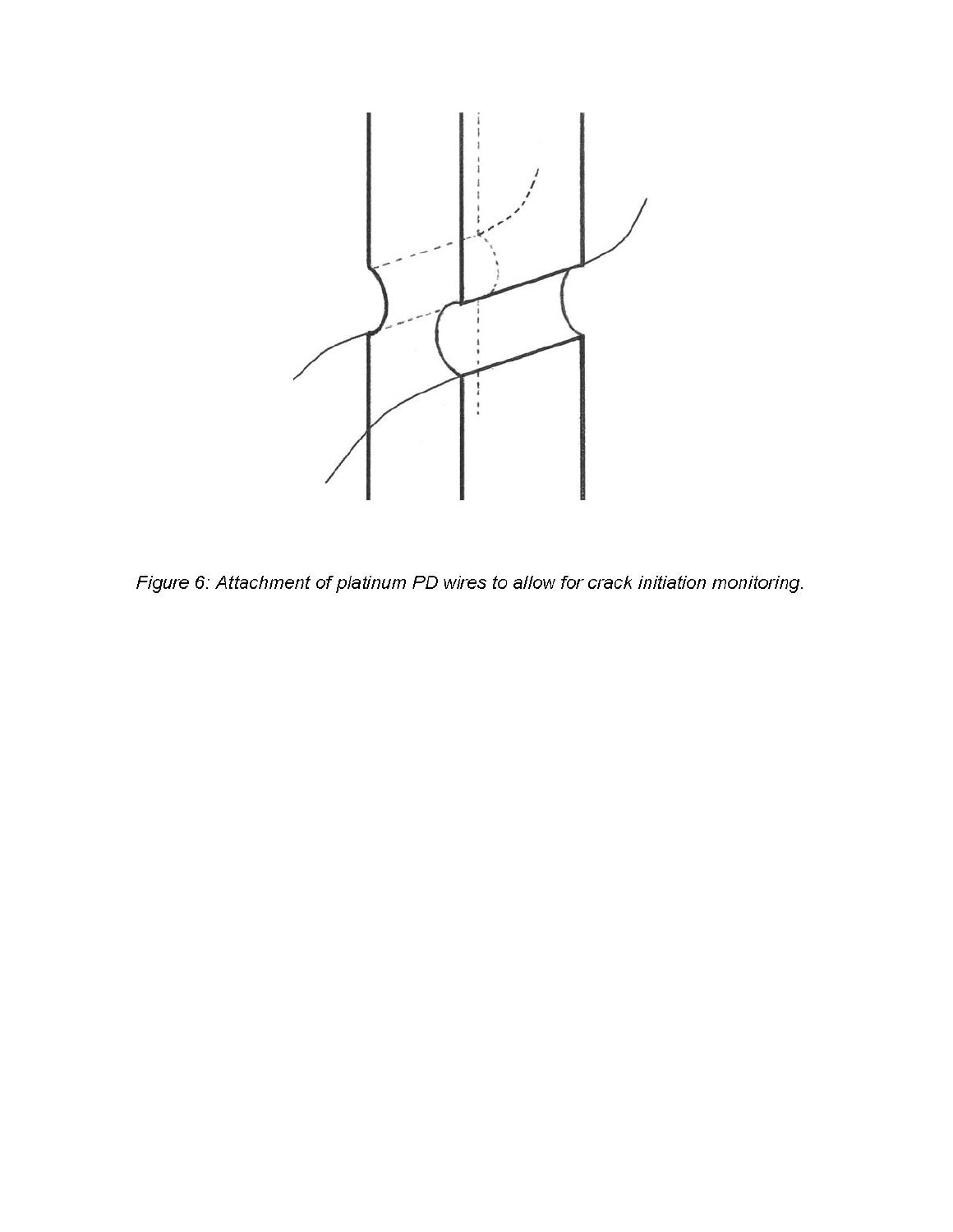

Figure 7: ABAQUS modelling of a stress-strain loop (20°C). The model is based on the Mroz multilayer plasticity model and is able to accurately replicate experimental hysteresis loops.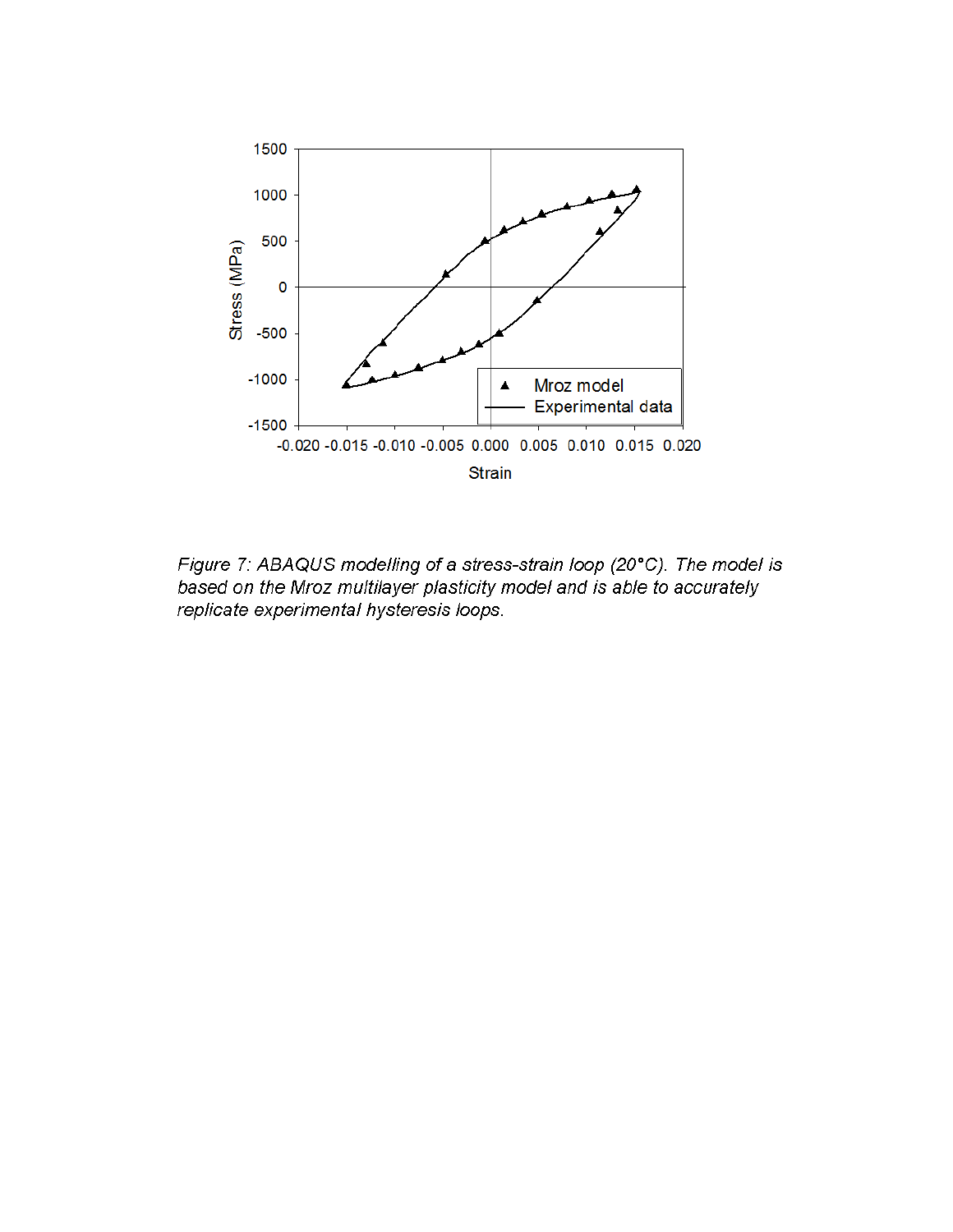

Figure 8: ABAQUS predictions at (a) 20°C (b) 500°C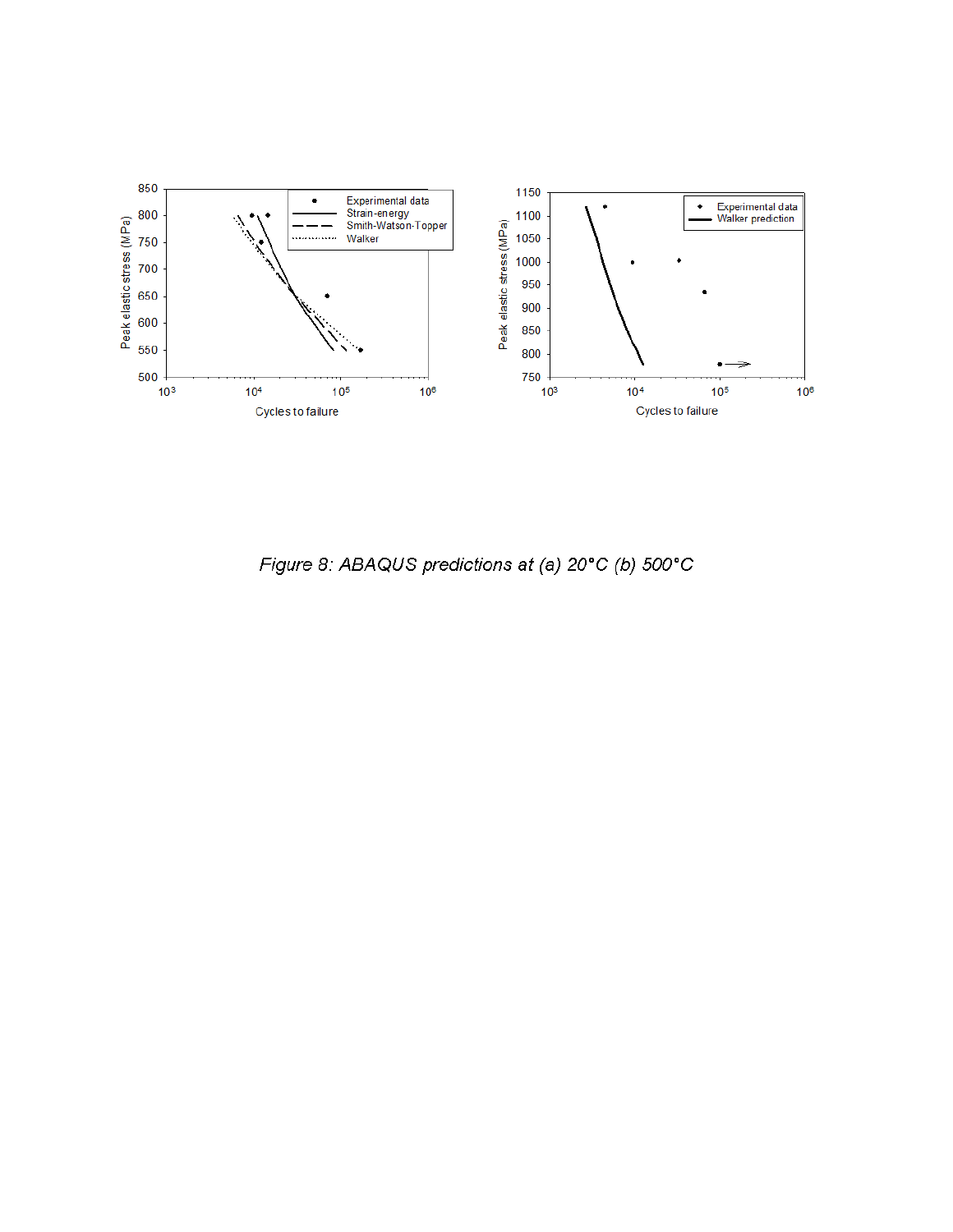

Figure 9: Prediction of fatigue crack growth rate in Ti6246 at 20°C, R=0.1. It can be seen that an excellent prediction of this stage II crack growth is achieved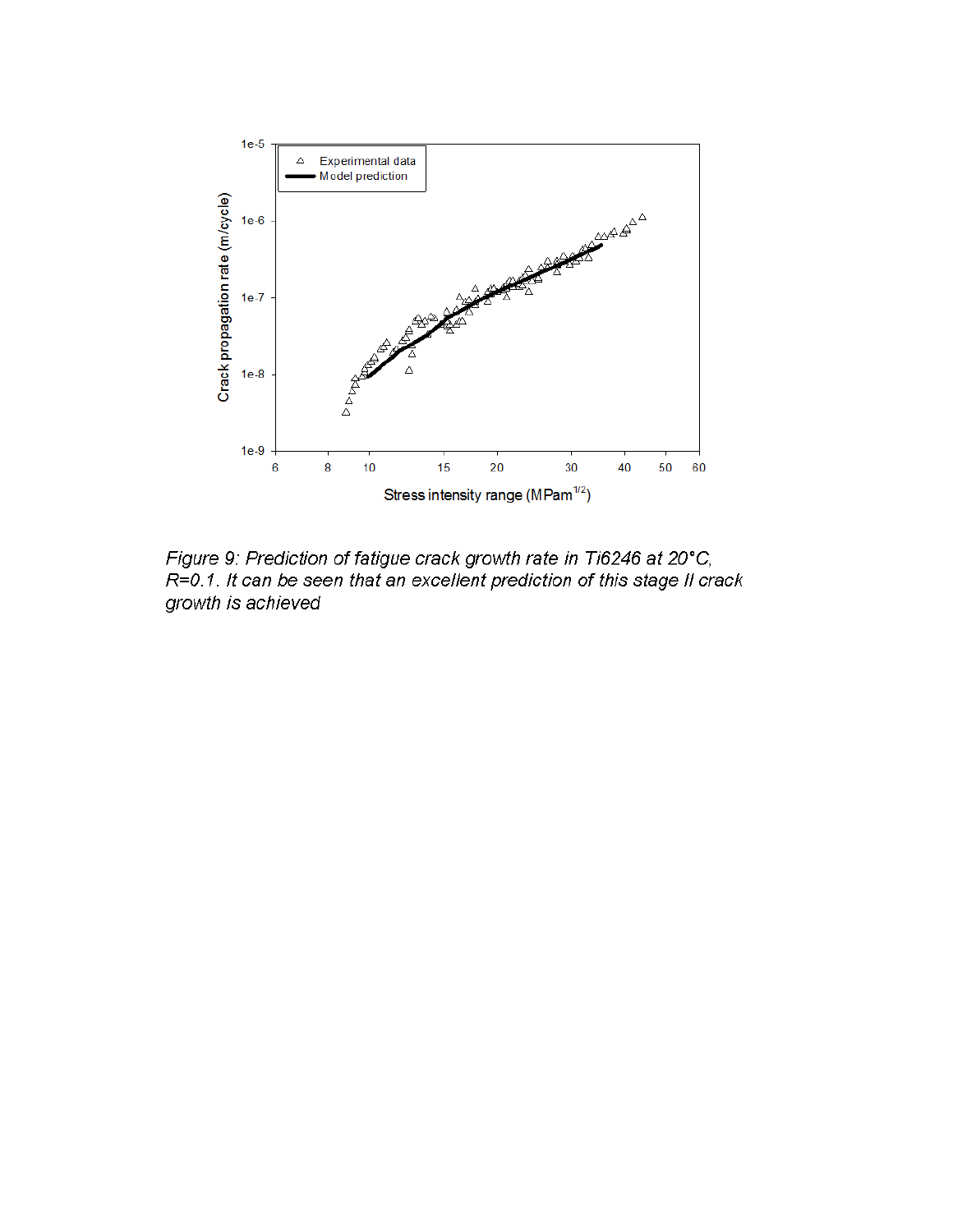

Figure 10: Stress response of Ti6246 at 450, 500 and 550°C. The graph shows the evolution of stress in the first 1/2 cycle of a 1-120-1-1 dwell cycle. The influence of creep at increasing temperature can be seen by the continuous decrease in stress at 550°C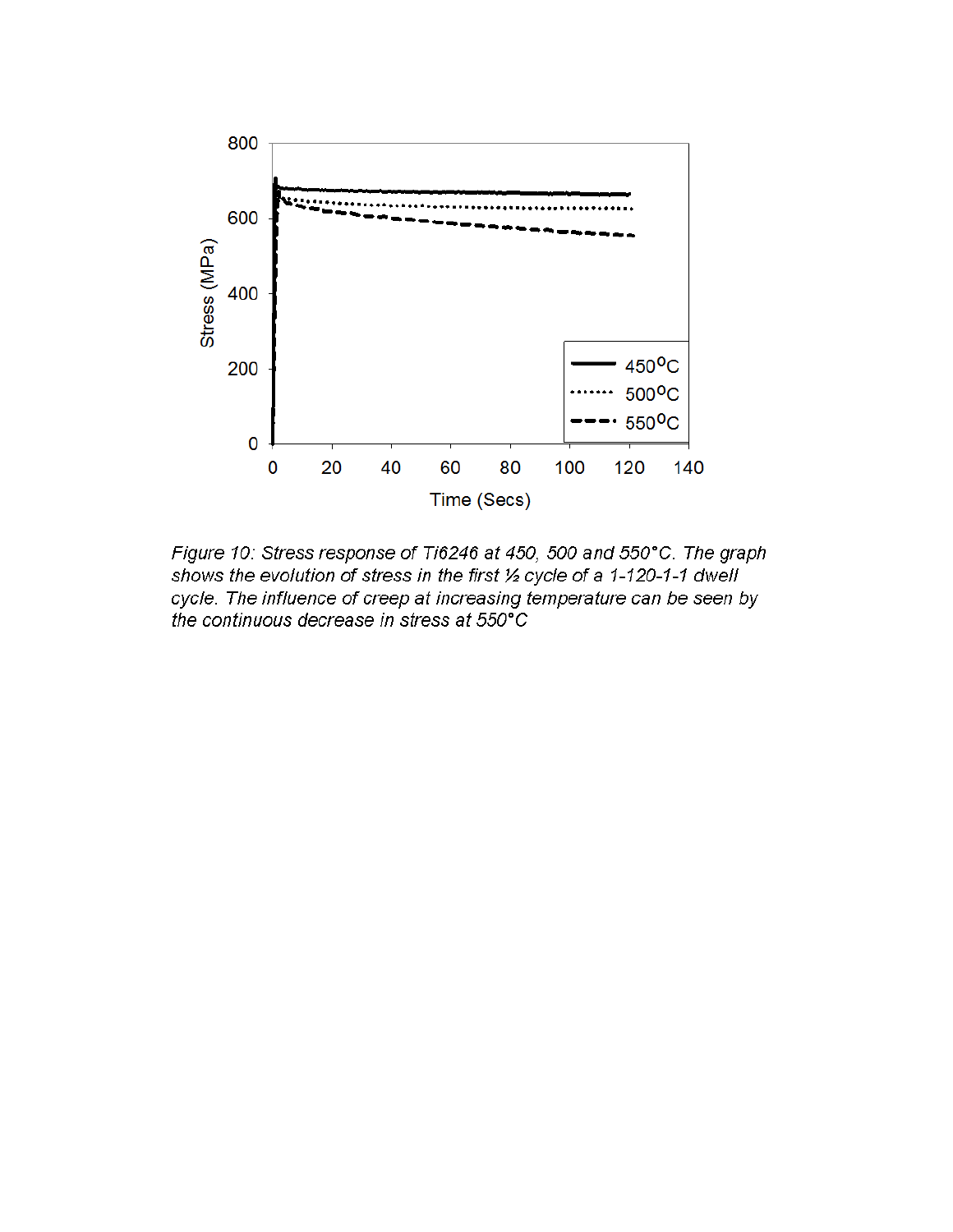

Figure 11: Evidence of creep damage in Ti6246 ahead of the fatigue crack (strain control specimen, longitudinally polished, 550°C  $\Delta \epsilon = 2\%$ ,<br>R=0.5, N<sub>i</sub>=511)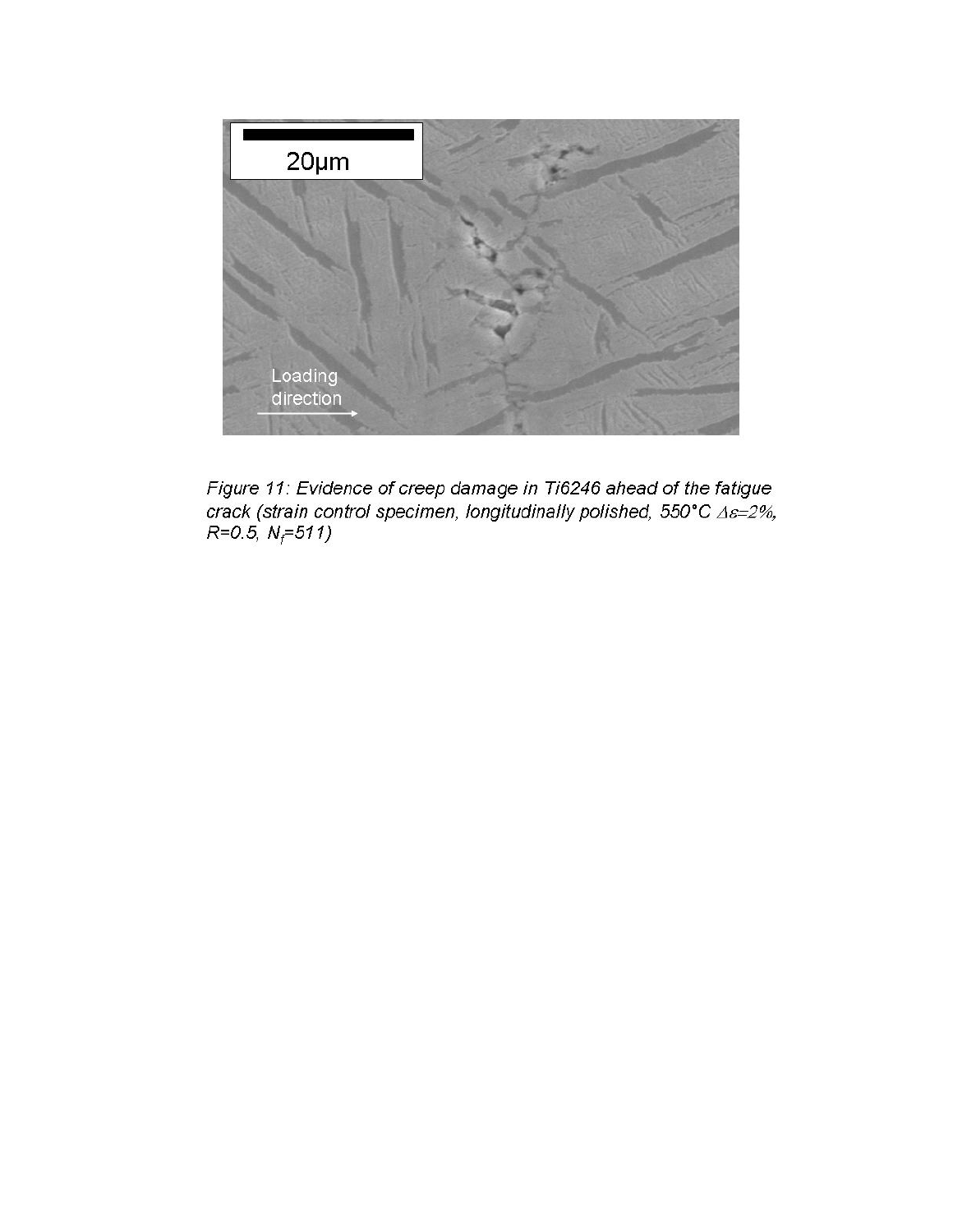

Figure 12: Fatigue lives of DEN specimens at 450, 500 and 550°C for R=0. A non linear response is seen with increasing temperature as a longer fatigue life is seen at 500°C than at 450°C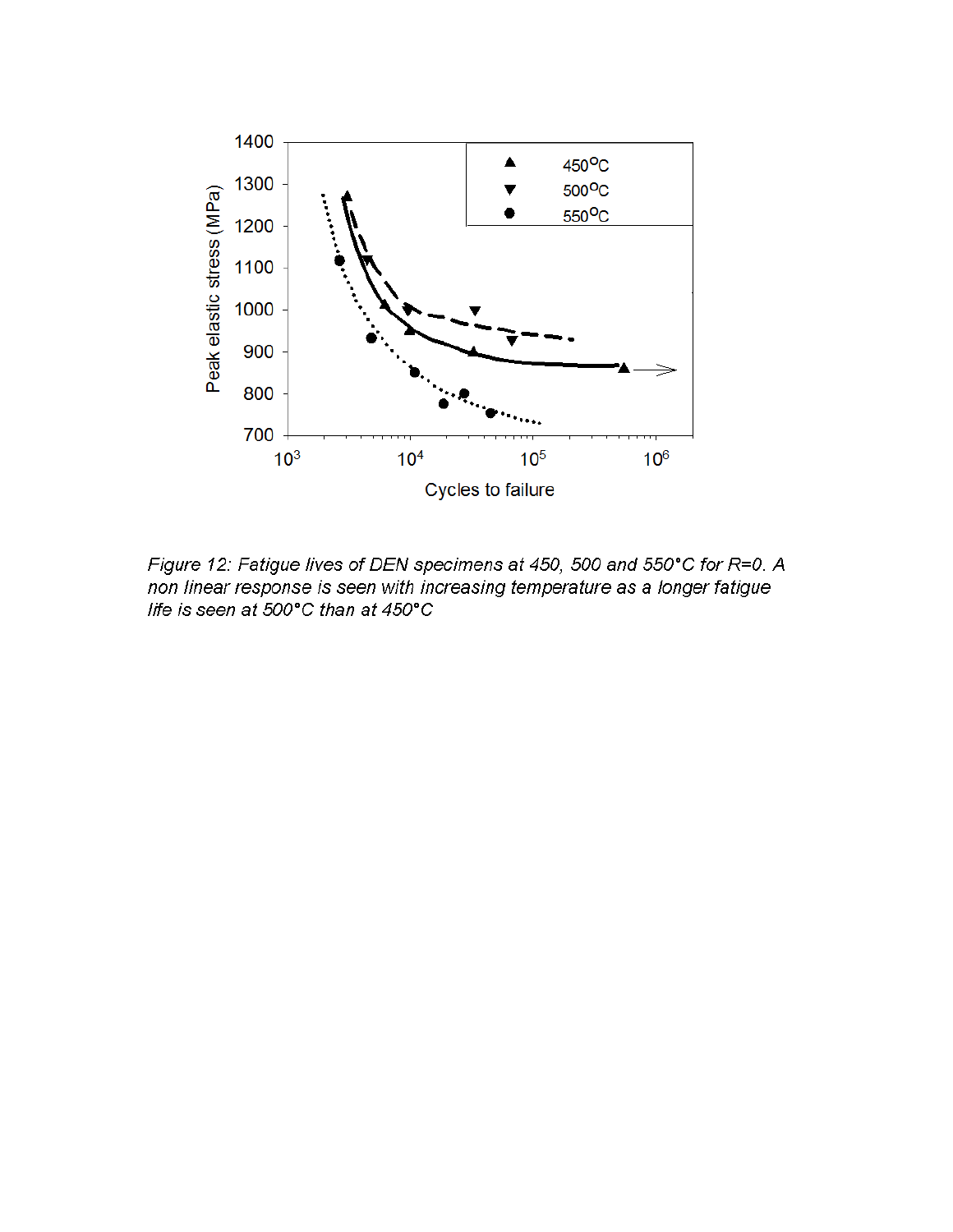

Figure 13: The influence of environment at temperatures ranging from 20°C to 550°C. It can be seen that for increased temperatures similar effects are seen to those reported previously[12] where oxide layer cracking above a critical strain range results in a 'knee' in the fatigue curve.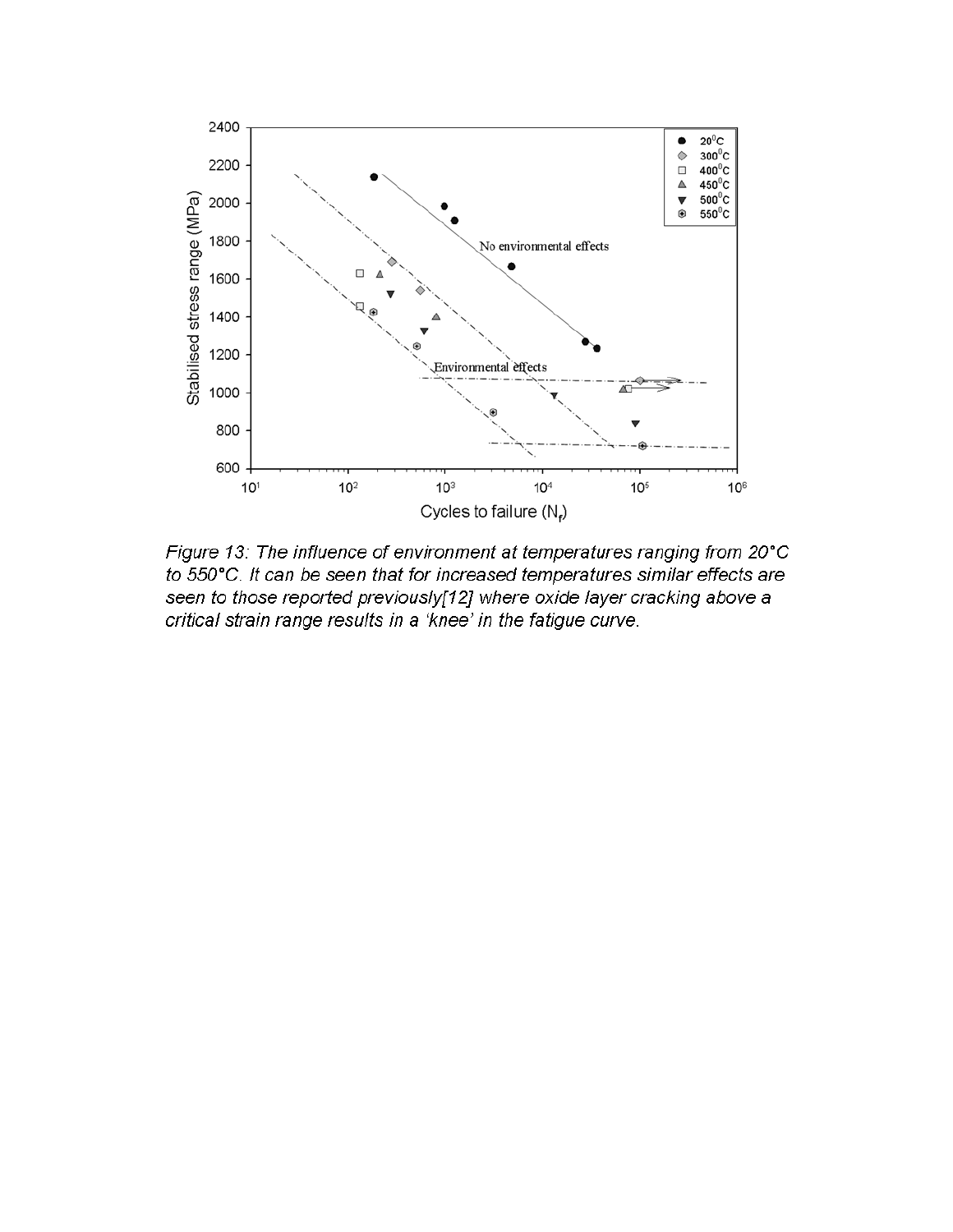

Figure 14: Fracture surface of Ti6246 notched specimens at (a) 20°C,  $K_t \sigma_{max}$ =1350MPa, R=0, N<sub>i</sub>=16736, (b) 500°C, K<sub>t</sub> $\sigma_{max}$ =1000MPa, R=0, N<sub>f</sub>=33283. At 20°C a flat fracture surface is observed with numerous striations indicating fatigue to be the dominant failure mechanism. At 500°C interface cracking between  $\alpha$  and  $\beta$  product indicates an additional failure mechanism, most likely environmental damage.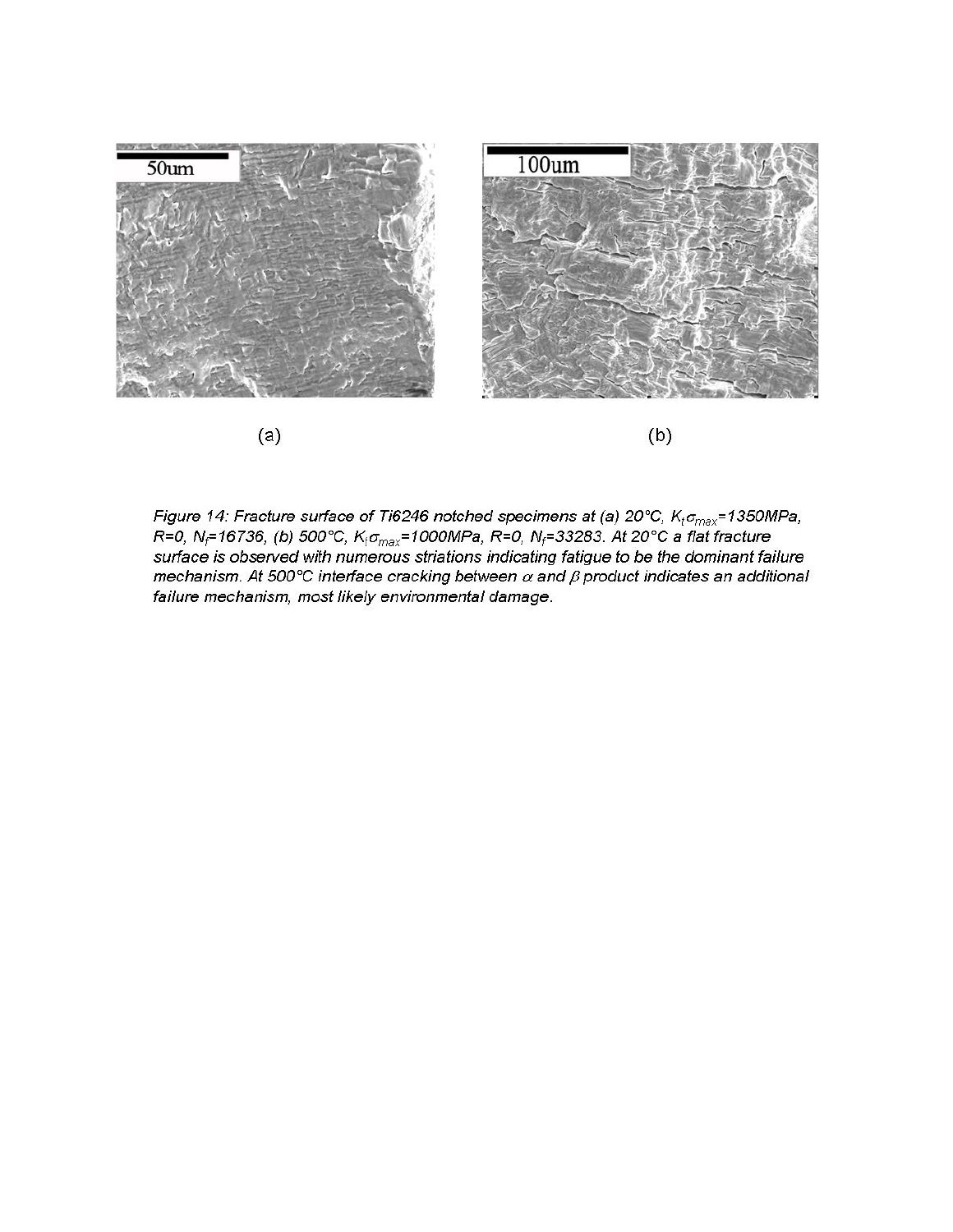

Figure 15: Fatigue lives of DEN specimens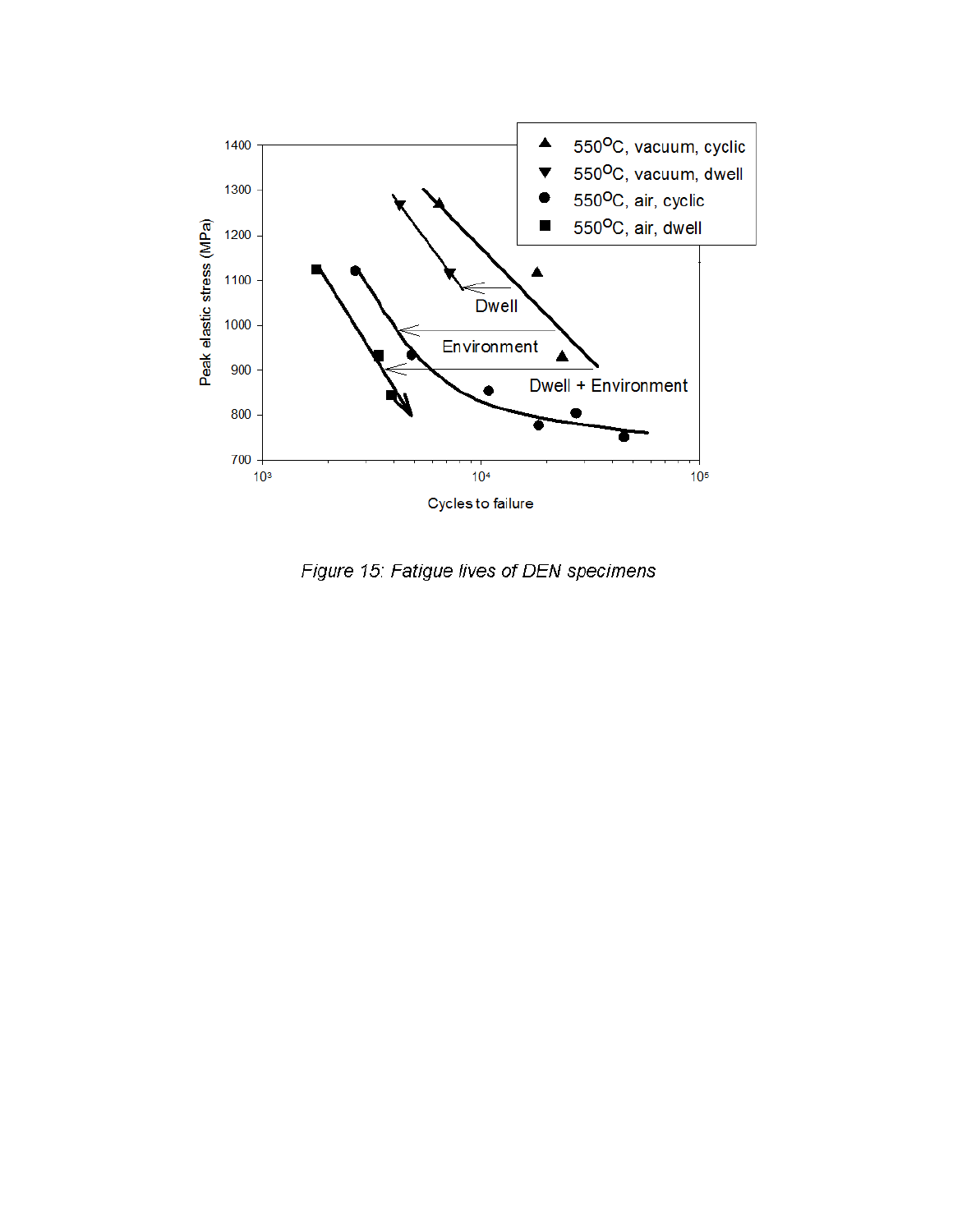

Figure 16: Modelling of creep curves in Ti6246 at 500°C using the theta projection method. Within the bounds of test to test scatter, excellent results are found. Test data is shown by lines whereas predictions are shown by symbols.